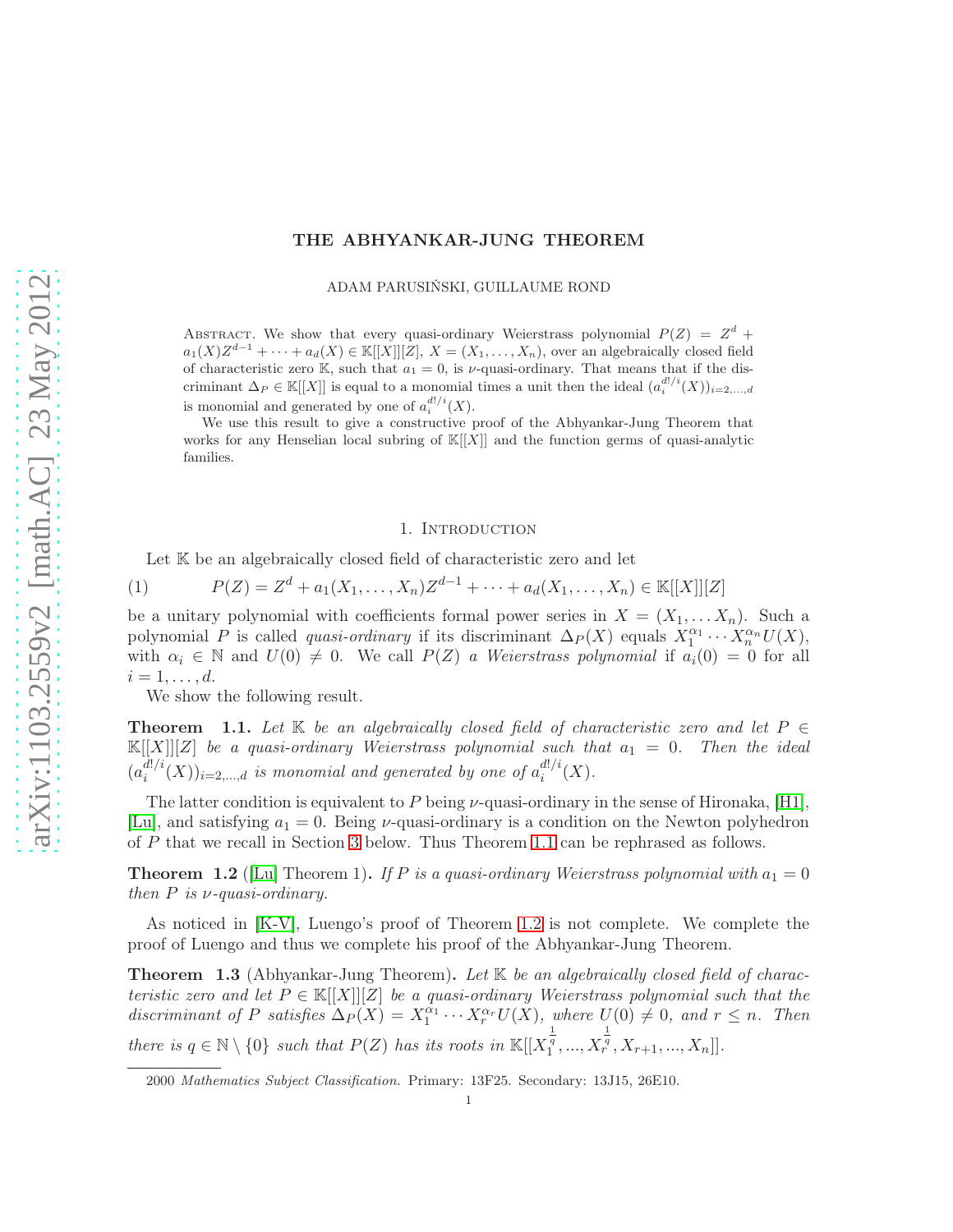Theorem [1.3](#page-0-2) has first been proven by Jung in 1908 for  $n = 2$  and  $\mathbb{K} = \mathbb{C}$  in order to give a local uniformisation of singular complex analytic surfaces [\[J\]](#page-12-3). His method has been then used by Walker [\[W\]](#page-12-4) and Zariski [\[Z\]](#page-12-5) to give proofs of resolution of singularities of surfaces, see [\[PP\]](#page-12-6) for a detailed account of the Jung's method of resolution of singularities of complex surfaces. The first complete proof of Theorem [1.3](#page-0-2) appeared in [\[Ab\]](#page-12-7). As shown in [\[Lu\]](#page-12-1), Theorem [1.3](#page-0-2) follows fairly easily from his Theorem 1 (our Theorem [1.2\)](#page-0-1). Since then there were other proofs of Theorem [1.3](#page-0-2) based on Theorem 1 of [\[Lu\]](#page-12-1), see e.g. [\[Zu\]](#page-12-8).

Theorem [1.1](#page-0-0) is proven in Section [3.](#page-3-0) In Section [5](#page-7-0) we show how Theorem [1.1](#page-0-0) gives a procedure to compute the roots of P, similar to the Newton algorithm for  $n = 1$  (as done in [\[B-M2\]](#page-12-9)), and thus implies the Abhyankar-Jung Theorem. Unlike the one in [\[Lu\]](#page-12-1), our procedure does not use the Weierstrass Preparation Theorem, but only the Implicit Function Theorem. Thanks to this we are able to extend the Abhyankar-Jung Theorem to Henselian subrings of  $\mathbb{K}[[X]]$ , and quasi-analytic families of function germs answering thus a question posed in  $[R]$ . A similar proof of this latter result was given in [\[N1\]](#page-12-11) assuming Theorem 1 of [\[Lu\]](#page-12-1). In [\[N2\]](#page-12-12) is also given a proof of the Abhyankar-Jung Theorem for excellent Henselian subrings of  $K[[X]]$  using model theoretic methods and Artin Approximation.

It is not difficult to see that Theorem [1.1](#page-0-0) and the Abhyankar-Jung Theorem are equivalent, one implies easily the other. As we mentioned above Theorem [1.1](#page-0-0) gives the Abhyankar-Jung Theorem. We show in Section [4](#page-5-0) how Theorem [1.1](#page-0-0) can be proven using the Abhyankar-Jung Theorem, see also [\[Z\]](#page-12-5). We also give in Section [4](#page-5-0) an alternative proof of Theorem [1.1](#page-0-0) that uses the complex analytic version of the Abhyankar-Jung Theorem and the Artin Approximation Theorem.

Finally, in Section [6,](#page-10-0) we extend Abhyankar-Jung Theorem to the toric case following our alternative proof of Theorem [4](#page-5-0) and using a complex analytic version of the Abhyankar-Jung Theorem in the toric case proven by P. González Pérez [\[G-P1\]](#page-12-13).

Remark 1.4. Neither in Theorem [1.1](#page-0-0) nor in the Abhyankar-Jung Theorem the assumption that P is Weierstrass is necessary. Moreover, in Theorem [1.1](#page-0-0) the assumption that  $\mathbb K$  is algebraically closed is not necessary. If  $K$  is not algebraically closed then the roots of P may have coefficients in a finite extension of K, see Proposition [5.1](#page-8-0) below.

**Notation.** The set of natural numbers including zero is denoted by N. We denote  $\mathbb{Q}_{\geq 0} = \{x \in \mathbb{Q}; x \geq 0\}$  and  $\mathbb{Q}_+ = \{x \in \mathbb{Q}; x > 0\}$ . Similarly, by  $\mathbb{R}_{\geq 0}$  we denote the set  ${x \in \mathbb{R}; x \geq 0}.$ 

Acknowledgment. The authors would like to thank P. González Pérez for his valuable suggestions, in particular concerning the toric case.

### 2. Preliminary results

The following proposition is well known, see for instance [\[S\]](#page-12-14) or [\[N2\]](#page-12-12). We present its proof for the reader's convenience.

<span id="page-1-0"></span>Proposition 2.1. The Abhyankar-Jung Theorem holds for quasi-ordinary polynomials with complex analytic coefficients,  $P \in \mathbb{C}\lbrace X \rbrace [Z].$ 

*Proof.* Fix a polydisc  $U = \prod_{i=1}^n D_{\varepsilon} = \{X \in \mathbb{C}^n; |X_i| \leq \varepsilon, i = 1, \ldots, n\}$  such that the coefficients  $a_i(X)$  of P are analytic on a neighbourhood of  $\overline{U}$ . By assumption, the projection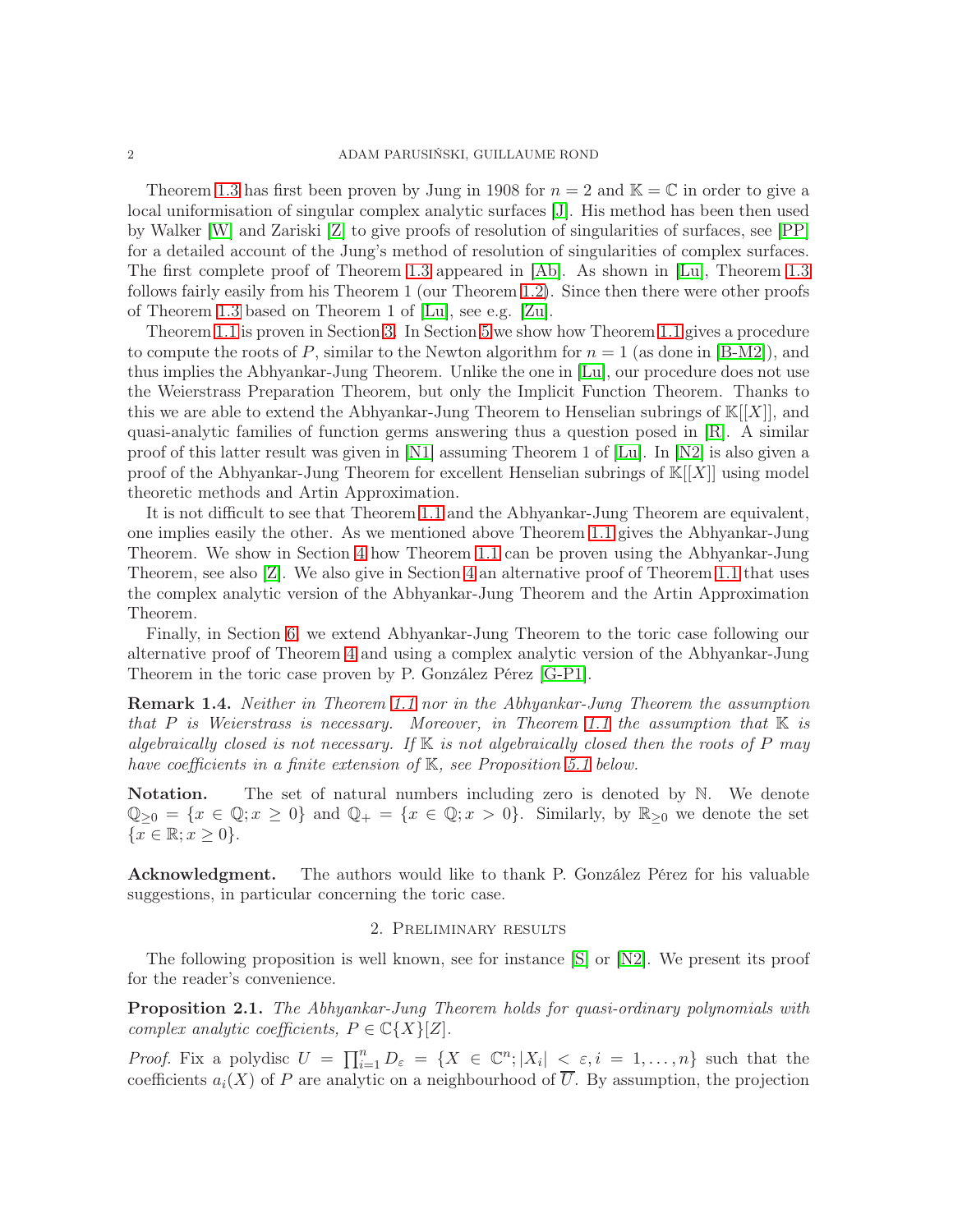of  $\{(X, Z) \in U \times \mathbb{C} : P(X, Z) = 0\}$  onto U is a finite branched covering. Its restriction over  $U^* = \{X \in U; X_i \neq 0, i = 1, \ldots, r\}$  is a finite covering of degree d. Thus there is a substitution of powers

$$
X(Y) = (Y_1^q, \dots, Y_r^q, Y_{r+1}, \dots, Y_n) : U_1 \to U,
$$

where  $U_1 = \prod_{i=1}^r D_{\varepsilon^{1/q}} \times \prod_{i=r+1}^n D_{\varepsilon}$ , such that the induced covering over  $U_1^* = \prod_{i=1}^r D_{\varepsilon^{1/q}}^* \times$  $\prod_{i=r+1}^{n} D_{\varepsilon}$  is trivial. That is to say on  $U_1^*, P(X(Y), Z)$  factors

$$
P(X(Y), Z) = \prod (Z - f_i(Y)),
$$

with  $f_i$  complex analytic and bounded on  $U_1^*$  $U_1^*$  $U_1^*$ .<sup>1</sup>

Hence, by Riemann Removable Singularity Theorem, see e.g. [\[GR\]](#page-12-15) Theorem 3 page 19, each  $f_i$  extends to an analytic function on  $U_1$ .

<span id="page-2-2"></span>**Remark 2.2.** If the coefficients of  $P(Z)$  are global analytic functions, and  $\Delta_P(X) = X^{\alpha}u(X)$ globally, where  $u(X)$  is nowhere vanishing in  $\mathbb{C}$ , then we can choose  $U = \mathbb{C}^n$  in the former proof. Thus, using the notations of this proof, we see that after a substitution of powers  $X_i = Y_i^q$  $i<sup>q</sup>$ , for  $1 \leq i \leq r$ , we may assume that the roots of  $P(Z)$  are global analytic.

Given a polynomial  $P(X_1, \ldots, X_n, Z) \in \mathbb{K}[X_1, \ldots, X_n, Z]$ , where K is a field of characteristic zero, denote by  $\mathbb{K}_1$  the field generated by the coefficients of P. Since  $\mathbb{K}_1$  is finitely generated over  $\mathbb Q$  there exists a field embedding  $\mathbb{K}_1 \hookrightarrow \mathbb{C}$ . This allows us to extend some results from complex polynomials to the polynomials over K. This is a special case of the Lefschetz principle. We shall need later two such results.

### <span id="page-2-3"></span>Proposition 2.3. Let

<span id="page-2-1"></span>(2) 
$$
P(Z) = Z^d + a_1(X)Z^{d-1} + \dots + a_d(X) \in \mathbb{K}[X][Z]
$$

be quasi-ordinary (as a polynomial with coefficients in  $\mathbb{K}[[X]]$ ). Then  $(P_{|X_n=0})_{red}$  is quasiordinary. Moreover, the discriminant of  $(P_{|X_n=0})_{red}$  divides the discriminant of P.

*Proof.* Denote  $Q(X', Z) = P(X_1, X_2, \ldots, X_{n-1}, 0, Z)$ , where  $X' = (X_1, X_2, \ldots, X_{n-1})$ . Let  $Q = \prod Q_i^{m_i}$  be the factorisation into irreducible factors. Then  $(P_{|X_n=0})_{red} = \prod Q_i$ . We may assume that P and each of the  $Q_i$ 's are defined over a subfield of  $\mathbb{C}$ . Thus, by Proposition [2.1,](#page-1-0) the roots of  $P$  are complex analytic after a substitution of powers, we write them as  $Z_1(X), \ldots, Z_d(X) \in \mathbb{C} \{X_1^{1/q}$  $\{1/q, \ldots X_n^{1/q}\}\$ for some  $q \in \mathbb{N}$ . Since  $\Delta_P(X) = \prod_{i \neq j} (Z_i(X) - Z_j(X))$ 

$$
Z_{i,j}(X) = Z_i(X) - Z_j(X) = X^{\beta_{ij}} u_{ij}(X),
$$

where  $\beta_{ij} \in \mathbb{Q}_{\geq 0}$ ,  $u_{ij} \in \mathbb{C}\lbrace X_1^{1/q} \rbrace$  $\{1/q, \ldots, X_n^{1/q}\}, u_{ij}(0) \neq 0$ . Taking  $X_n = 0$  we see that the differences of the roots of  $Q_{red} = \prod Q_i$  are the restrictions  $Z_{ij}|_{X_n=0}$  and hence their product is a monomial times a unit, that is  $Q_{red}$  is quasi-ordinary.

<span id="page-2-0"></span><sup>&</sup>lt;sup>1</sup>Fix  $u_0 \in U^*$ . The fundamental group  $\pi_1(U^*, u_0)$  is equal to  $\mathbb{Z}^r$ . To each connected finite covering  $h: \tilde{U}^* \to U^*$  and each  $\tilde{u}_0 \in h^{-1}(u_0)$  corresponds a subgroup  $h_*(\pi_1(\tilde{U}^*, \tilde{u}_0)) \subset \pi_1(U^*, u_0)$  of finite index. If  $(q\mathbb{Z})^r \subset h_*(\pi_1(\tilde{U}^*, \tilde{u}_0)),$  then the covering corresponding to  $(q\mathbb{Z})^r \subset \mathbb{Z}^r$ , that is the substitution of powers  $X(Y): U_1 \to U$ , factors through h. That is there exists an analytic map  $\tilde{U}^* \to \{(X, Z) \in U^* \times \mathbb{C}; P(X, Z) =$ 0}, of the form  $Y \to (X(Y), Z(Y))$ . This  $Z(Y)$  is one of the functions  $f_i$ . If we apply this argument to each connected component  $\tilde{U}^*$  of  $\{(X, Z) \in U^* \times \mathbb{C}; P(X, Z) = 0\}$  and to each point of the fiber over  $u_0$  we obtain  $d$  distinct analytic functions  $f_i$ .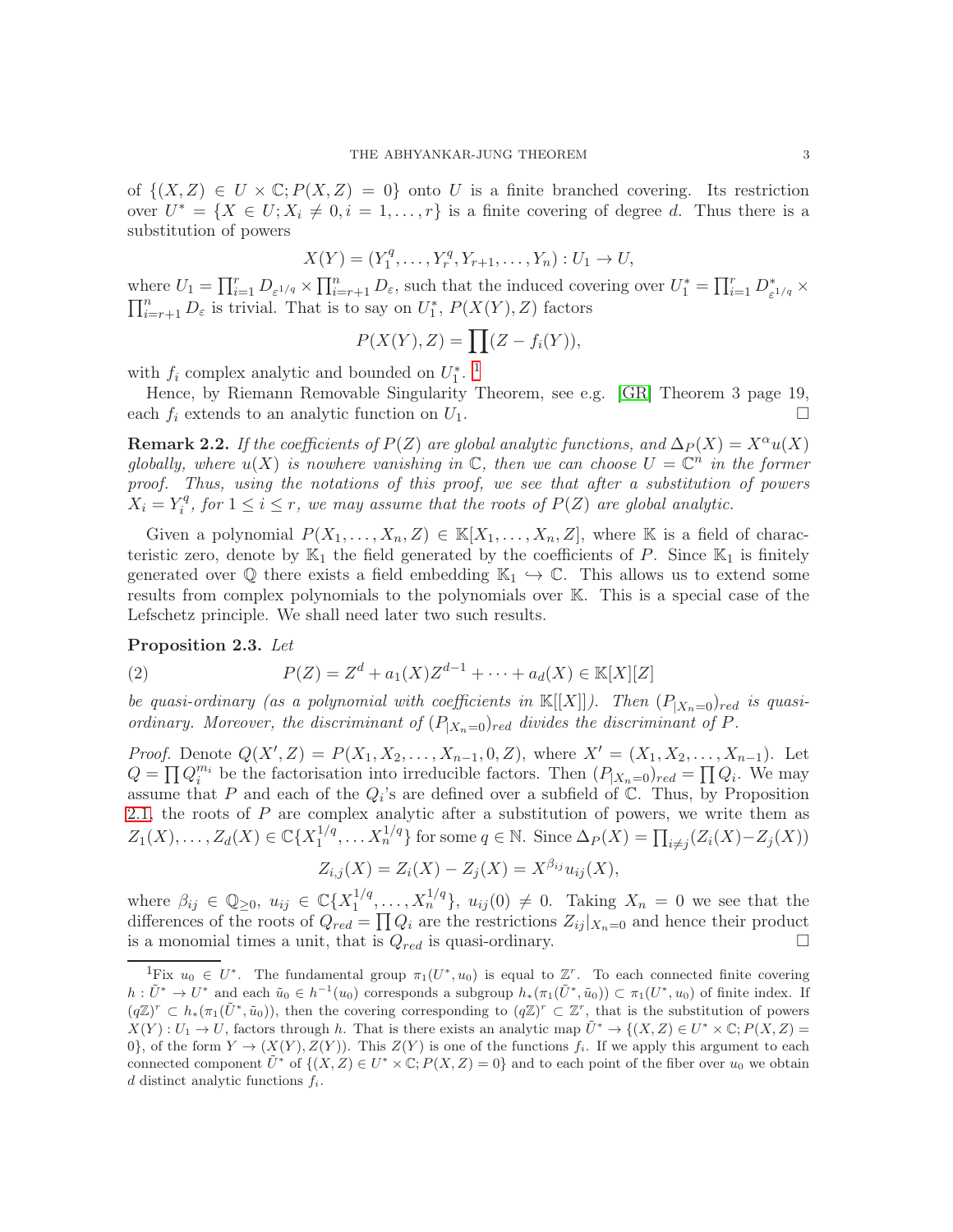<span id="page-3-2"></span>**Proposition 2.4** ([\[Lu\]](#page-12-1), Proposition 1). Let  $P \in \mathbb{K}[X][Z]$  be a polynomial of the form [\(2\)](#page-2-1) such that  $a_1 = 0$  and the discriminant  $\Delta_P(X) = c_0 X^\alpha$ ,  $c_0 \in \mathbb{K} \setminus \{0, \alpha \neq 0\}$ . Then, for each  $i = 2, 3, \dots, d, \ a_i(X) = c_i X^{i\alpha/d(d-1)}, \ c_i \in \mathbb{K}.$ 

*Proof.* Consider first the case  $n = 1$ ,  $\mathbb{K} = \mathbb{C}$ . By Proposition [2.1](#page-1-0) and Remark [2.2,](#page-2-2) after a substitution of powers  $X = Y^q$ , there are analytic functions  $f_i(Y)$ ,  $i = 1, \ldots, d$ , such that

$$
P(Y^q, Z) = \prod_i (Z - f_i(Y)).
$$

As a root of a polynomial each  $f_i$  satisfies

$$
|f_i(Y)| \le C(1+|Y|^N)
$$

for  $C, N \in \mathbb{R}$ , see e.g. [\[BR\]](#page-12-16), 1.2.1. Hence, by Liouville's Theorem, cf. [\[Ti\]](#page-12-17), Section 2.52, p. 85,  $f_i$  is a polynomial. By assumption,  $\Delta_P(Y^q) = c_0 Y^{q\alpha}$ , and hence each difference  $f_i - f_j$  is a monomial. For  $i, j, k$  distinct we have  $(f_i - f_j) + (f_j - f_k) + (f_k - f_i) = 0$ , and therefore all these monomials should have the same exponent  $(f_i - f_j)(Y) = c_{i,j} Y^{\beta}$ , where  $\beta = \frac{q}{d(d-1)} \alpha$ . Finally, since  $a_1 = 0$ , each  $f_i$  is a monomial :

$$
f_i = \sum_j \frac{f_i - f_j}{d}.
$$

In the general case we consider  $P \in \mathbb{K}[X_1,\ldots,X_n][Z]$  as a polynomial in  $X_n, Z$  with coefficients in  $\mathbb{K}' = \mathbb{K}(X_1, \ldots, X_{n-1})$  and  $\mathbb{K}' \hookrightarrow \mathbb{C}$ . Therefore, for every *i*,  $a_i$  equals  $X_n^{i\alpha_n/d(d-1)}$  times a constant of the algebraic closure of  $\mathbb{K}'$ . Since  $a_i$  is a polynomial in  $(X', X_n)$  it must be equal to  $X_n^{i\alpha_n/d(d-1)}$  times a polynomial in X'. Applying this argument to each variable  $X_j, j=1,\ldots,n$ , we see that  $a_i$  is the product of all  $X_j^{i\alpha_j/d(d-1)}$  $\sum_{j=1}^{i\alpha_j/a(a-1)}$  and a constant of K. This ends the proof.  $\Box$ 

3. 1st proof of Theorem [1.1](#page-0-0)

<span id="page-3-0"></span>Given  $P \in \mathbb{K}[[X_1,\ldots,X_n,Z]]$ . Write

$$
P(X, Z) = \sum_{(i_1, \ldots, i_{n+1})} P_{i_1, \ldots, i_{n+1}} X^{i_1} \cdots X^{i_n} Z^{i_{n+1}}.
$$

Let  $H(P) = \{(i_1, \ldots, i_{n+1}) \in \mathbb{N}^{n+1}; P_{i_1, \ldots, i_{n+1}} \neq 0\}$ . The Newton polyhedron of P is the convex hull in  $\mathbb{R}^{n+1}$  of  $\bigcup_{a \in H(P)} (a + \mathbb{R}_{\geq 0}^{n+1})$ , and we will denote it by NP(P).

A Weierstrass polynomial [\(1\)](#page-0-3) is called  $\nu$ -quasi-ordinary if there is a point  $R_1$  of the Newton polyhedron NP(P),  $R_1 \neq R_0 = (0, \ldots, 0, d)$ , such that if  $R'_1$  denotes the projection of  $R_1$  onto  $\mathbb{R}^n \times 0$  from  $R_0$ , and  $S = |R_0, R'_1|$  is the segment joining  $R_0$  and  $R'_1$ , then

(1)  $\text{NP}(P) \subset |S| = \bigcup_{s \in S} (s + \mathbb{R}_{\geq 0}^{n+1})$ 

(2)  $P_S = \sum_{(i_1,\dots,i_{n+1})\in S} P_{i_1,\dots,i_{n+1}} X_1^{i_1} \cdots X_n^{i_n} Z^{i_{n+1}}$  is not a power of a linear form in Z. The second condition is satisfied automatically if  $a_1 = 0$ .

<span id="page-3-1"></span>**Lemma 3.1.** Let  $P(Z) \in K[[X]][Z]$  be a Weierstrass polynomial [\(1\)](#page-0-3) such that  $a_1 = 0$ . The following conditions are equivalent:

(1) P is  $\nu$ -quasi-ordinary.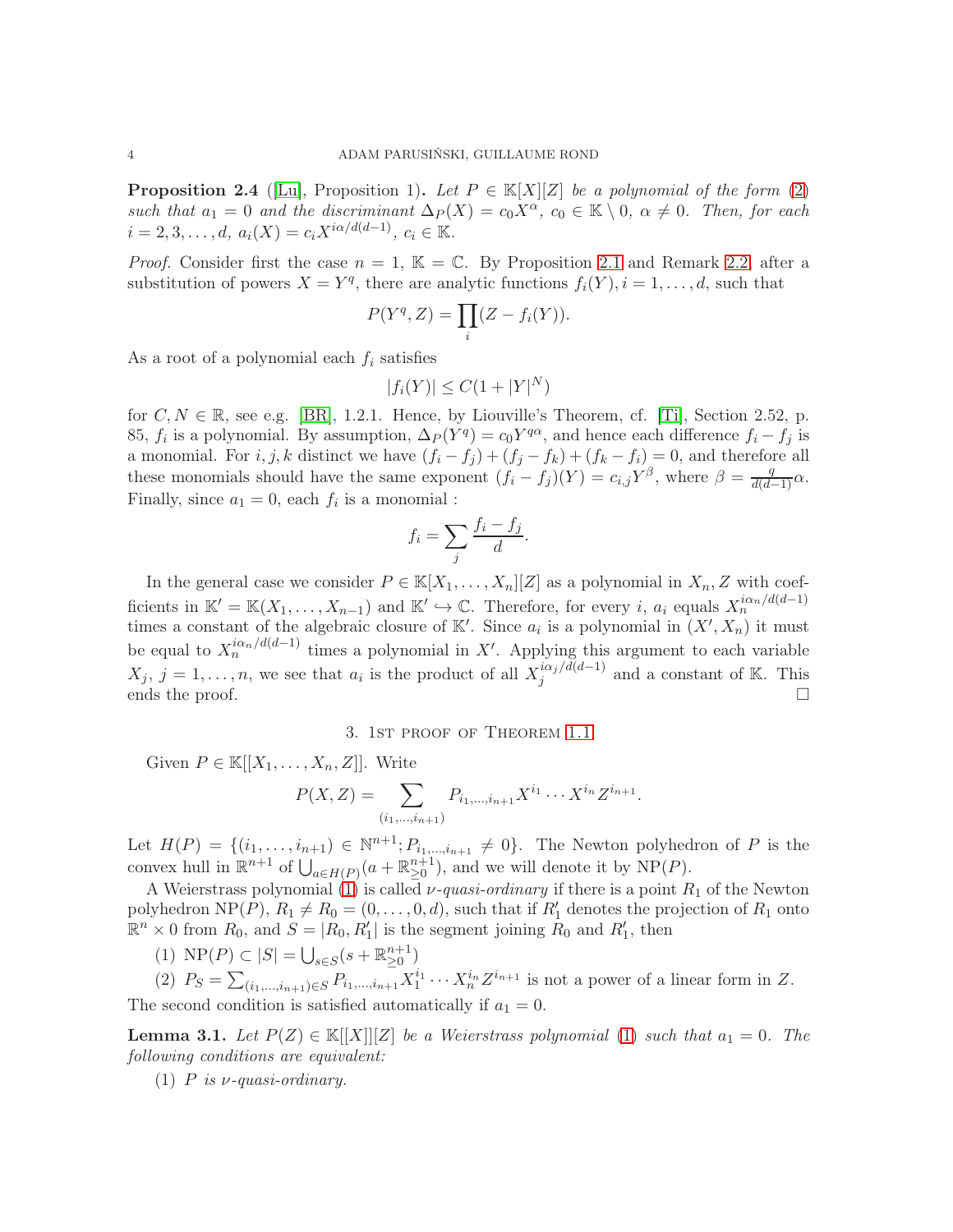- (2)  $NP(P)$  has only one compact edge containing  $R_0$ .
- (3) the ideal  $(a_i^{d!/i})$  $\binom{d!/i}{i}(X)_{i=2,\ldots,d} \subset \mathbb{K}[[X]]$  is monomial and generated by one of  $a_i^{d!/i}$  $i^{u//i}(X).$

 $\rm{Remark}$  3.2. The ideal  $(a_i^{d!/i})$  $\mathbb{E}^{a|n}(X))_{i=2,\ldots,d} \subset \mathbb{K}[[X]]$  is exactly the idealistic exponent introduced by Hironaka (see [\[H2\]](#page-12-18)).

*Proof of Lemma [3.1.](#page-3-1)* (3) holds if and only if there is  $\gamma \in \mathbb{N}^n$  and  $i_0 \in \{2, ..., d\}$  such that  $a_{i_0}(X) = X^{\gamma}U_{i_0}(X), U_{i_0}(0) \neq 0$ , and for all  $j \in \{2,\ldots,d\}$ ,  $X^{j\gamma}$  divides  $a_j^{i_0}$ . Thus we may take  $R_1 = (\gamma, d-i_0)$  and conversely by this formula  $R_1$  defines  $i_0$  and  $\gamma$ . Thus (1) is equivalent to (3).

Let us denote by  $\pi_0$  the projection from  $R_0$  onto  $\mathbb{R}^n \times 0$ . Then both (1) and (2) are univalent to  $\pi_0(NP(P))$  being of the form  $p \in \mathbb{R}^n$ . equivalent to  $\pi_0(NP(P))$  being of the form  $p + \mathbb{R}^n_{\geq 0}$  for some  $p \in \mathbb{R}^n$ .

Let  $P(Z) \in K[[X]][Z]$  be a quasi-ordinary polynomial of degree d with  $a_1 = 0$ . Let us assume that  $P(Z)$  is not *v*-quasi-ordinary. Then, as shown in the proof of Theorem 1 of [\[Lu\]](#page-12-1), p. 403, there exists  $\beta = (\beta_1, \ldots, \beta_{n+1}) \in (\mathbb{N} \setminus \{0\})^{n+1}$  such that

- (1)  $L(u) := \beta_1 u_1 + \cdots + \beta_{n+1} u_{n+1} d\beta_{n+1} = 0$  is the equation of a hyperplane H of  $\mathbb{N}^{n+1}$ containing  $(0, ..., 0, d)$ ,
- (2)  $H \cap NP(P)$  is a compact face of  $NP(P)$  of dimension  $\geq 2$ ,
- (3)  $L(NP(P)) \geq 0$ .

The existence of such  $\beta$  can be also shown as follows. Each  $\beta \in \mathbb{R}^{n+1}_{\geq 0}$  defines a face  $\Gamma_{\beta}$  of  $NP(P)$  by

$$
\Gamma_{\beta} = \{v \in \text{NP}(P); <\beta, v>=\min_{u \in \text{NP}(P)} <\beta, u>\}.
$$

Each face of  $NP(P)$  can be obtained this way. Moreover, since the vertices of  $NP(P)$  have integer coefficients, each face can be defined by  $\beta \in \mathbb{Q}_{\geq 0}^{n+1}$  and even  $\beta \in \mathbb{N}^{n+1}$  by multiplying it by an integer. If one of the coordinates of  $\beta$  is zero then  $\Gamma_{\beta}$  is not compact. Thus it suffices to take as  $\beta$  a vector in  $(\mathbb{N} \setminus \{0\})^{n+1}$  defining a compact face containing  $R_0$  and of dimension  $\geq 2$ .

Let

$$
P_H(X, Z) := \sum_{i_1, \dots, i_{n+1} \in H} P_{i_1, \dots, i_{n+1}} X_1^{i_1} \dots X_n^{i_n} Z^{i_{n+1}}.
$$

and define  $P_H$  as  $P_H$  reduced. If  $NP(P_H) = H \cap NP(P)$  is not included in a segment, neither is NP( $\tilde{P}_H$ ). Thus, by Proposition [2.4,](#page-3-2) there is  $c \in (\mathbb{K}^*)^n$  such that  $\Delta_{\tilde{P}_H}(c) = 0$ . We show that this contradicts the assumption that  $P$  is quasi-ordinary.

Let

$$
Q(\tilde{X}_1, ..., \tilde{X}_n, T, Z) = T^{-d\beta_{n+1}} P((c_1 + \tilde{X}_1) T^{\beta_1}, ..., (c_n + \tilde{X}_n) T^{\beta_n}, Z T^{\beta_{n+1}})
$$
  
=  $P_H(c + \tilde{X}, Z) + \sum_{m=1}^{\infty} P_m(\tilde{X}_1, ..., \tilde{X}_n, Z) T^m.$ 

Write  $(c+X)T^{\beta}$  for  $((c_1+\tilde{X}_1)T^{\beta_1},\ldots,(c_n+\tilde{X}_n)T^{\beta_n}).$  If  $\Delta_P(X) = X^{\alpha}U(X)$  then the discriminant of  $Q$  is given by

$$
\Delta_Q(\tilde{X},T) = T^{-d(d-1)} \Delta_P((c+\tilde{X})T^{\beta}) = T^M(c+\tilde{X})^{\alpha} U((c+\tilde{X})T^{\beta}),
$$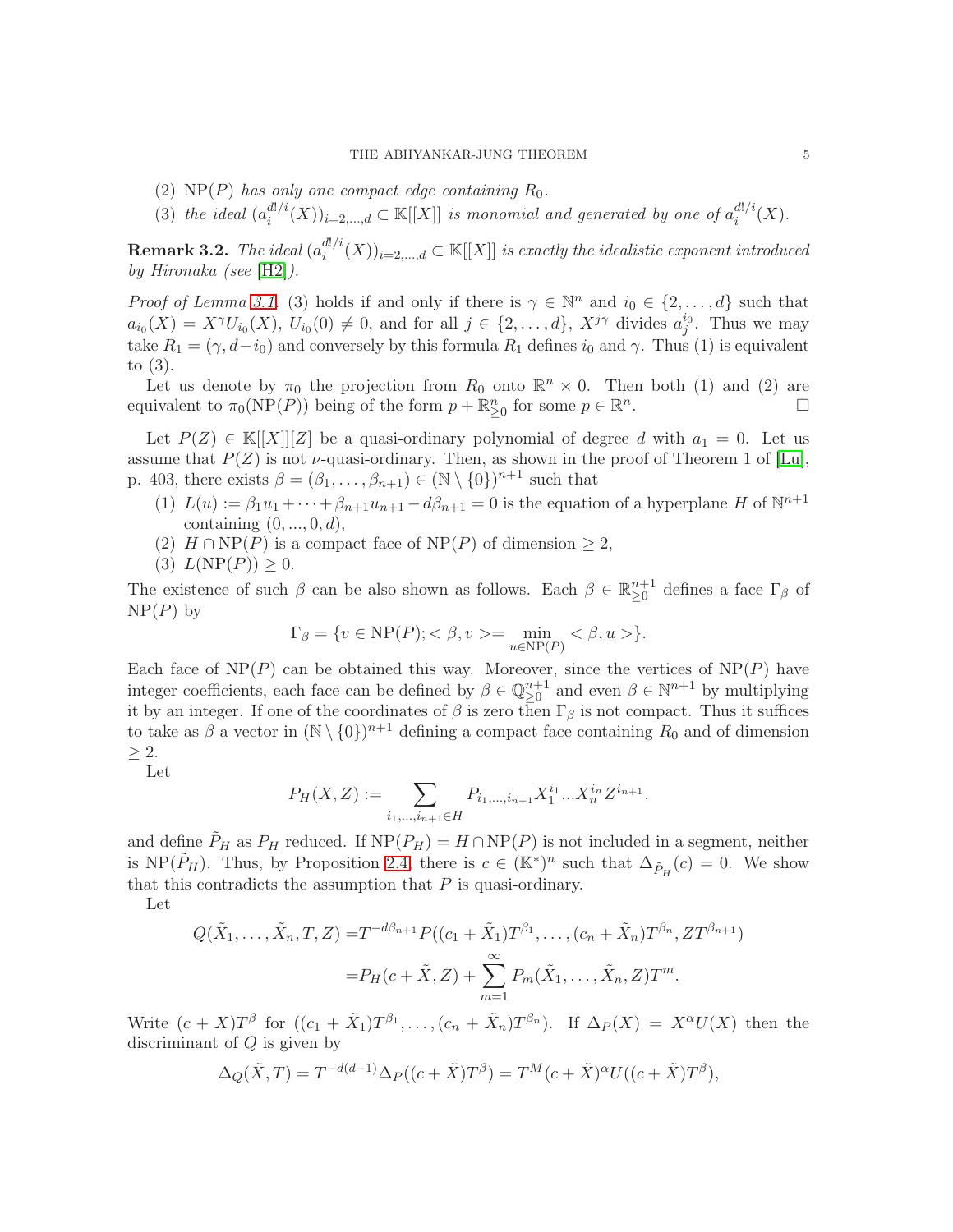where  $M = \sum_i \alpha_i \beta_i - d(d-1)$ . Let  $Q_k(\tilde{X}, T, Z) = P_H(c + \tilde{X}, Z) + \sum_{m=1}^{k-1} P_m T^m$ . Then  $Q(\tilde{X},T,Z)-Q_k(\tilde{X},T,Z)\in(T)^k$  and hence  $\Delta_Q(\tilde{X},T)-\Delta_{Q_k}(\tilde{X},T)\in(T)^{(d-1)k}$ . That means that for k sufficiently large,  $k(d-1) > M$ ,  $\Delta_{Q_k}(\tilde{X}, T)$  equals  $T^M U_1(\tilde{X}, T)$  in  $\mathbb{K}[[\tilde{X}, T]]$ , where  $U_1(0) \neq 0$ . Here we use the fact that all  $c_i \neq 0$  and hence  $(c + \tilde{X})^{\alpha}$  is invertible.

Since  $\beta_i > 0$  for  $i = 1, ..., n$ , all  $P_m$  are polynomials and hence  $Q_k$  is a polynomial. By Proposition [2.3,](#page-2-3) the discriminant of  $(P_H(c+\tilde{X},Z))_{red} = \tilde{P}_H(c+\tilde{X},Z)$  divides  $\Delta_{Q_k}$ , and therefore has to be nonzero at  $\tilde{X} = 0$ . This contradicts the fact that  $\Delta_{\tilde{P}_H}(c) = 0$ . This ends the proof of Theorem [1.1.](#page-0-0)

<span id="page-5-3"></span>Corollary 3.3. If  $\Delta_P(X) = X_1^{\alpha_1} \cdots X_r^{\alpha_r} U(X)$  with  $r \leq n$ , then there is  $\gamma \in \mathbb{N}^r \times 0$  and  $i_0 \in \{2,\ldots,d\}$  such that  $a_{i_0}(X) = X^{\gamma}U_{i_0}(X)$ ,  $U_{i_0}(0) \neq 0$ , and  $X^{j\gamma}$  divides  $a_j^{i_0}$  for all  $j \in \{2, \ldots, d\}.$ 

<span id="page-5-0"></span>*Proof.* By Theorem [1.1](#page-0-0) there is such  $\gamma \in \mathbb{N}^n$ . If  $\Delta_P(X)$  is not divisible by  $X_k$  then there is at least one coefficient  $a_i$  that is not divisible by  $X_k$ .

# 4. 2nd proof of Theorem [1.1.](#page-0-0)

First we show that Theorem [1.3](#page-0-2) implies Theorem [1.1.](#page-0-0) This proposition is well known, see [\[Z\]](#page-12-5) for instance.

<span id="page-5-2"></span>**Proposition 4.1.** Let K be an algebraically closed field of characteristic zero. Let  $P(Z) \in$  $\mathbb{K}[[X]][Z]$  be a quasi-ordinary Weierstrass polynomial with  $a_1 = 0$ . If there is  $q \in \mathbb{N} \setminus \{0\}$  such that  $P(Z)$  has its roots in  $\mathbb{K}[[X^{\frac{1}{q}},...,X$  $\frac{1}{n}$ ] then P is *v*-quasi-ordinary.

*Proof.* Let  $P(Z) \in K[[X_1, ..., X_n]][Z]$  be a quasi-ordinary polynomial such that its roots  $Z_1(X), \ldots, Z_d(X) \in \mathbb{K}[[X^{1/q}]]$  for some  $q \in \mathbb{N} \setminus \{0\}$ . In what follows we assume for simplicity  $q = 1$ , substituting the powers if necessary. For  $i \neq j$ 

$$
Z_{i,j}(X) = Z_i(X) - Z_j(X) = X^{\beta_{ij}} u_{ij}(X), \qquad u_{ij}(0) \neq 0.
$$

For each i fixed, the series  $Z_{i,j}$ ,  $j \neq i$ , and their differences are normal crossings (that is monomial times a unit). By the lemma below, the set  $\{\beta_{i,j}, j = 1, ..., d\}$  is totally ordered.

<span id="page-5-1"></span>**Lemma 4.2.** ([\[Z\]](#page-12-5), [\[B-M1\]](#page-12-19) Lemma 4.7) Let  $\alpha, \beta, \gamma \in \mathbb{N}^n$  and let  $a(X), b(X), c(X)$  be invertible elements of  $\mathbb{K}[[X]]$ . If

$$
a(X)X^{\alpha} - b(X)X^{\beta} = c(X)X^{\gamma},
$$

then either  $\alpha_i \leq \beta_i$  for all  $i = 1, \ldots, n$  or  $\beta_i \leq \alpha_i$  for all  $i = 1, \ldots, n$ .

*Proof of Lemma [4.2.](#page-5-1)* For  $f = \sum_{\alpha \in \mathbb{N}^n} f_{\alpha} X^{\alpha} \in \mathbb{K}[[X]],$  let  $\text{Supp}(f) := {\alpha \in \mathbb{N}^n} / f_{\alpha} \neq 0}$  be the support of f. We always have  $\text{Supp}(c(X)X^{\gamma}) \subset \gamma + \mathbb{N}^n$  and, since  $c(X)$  is invertible,  $\gamma \in \text{Supp}(c(X)X^{\gamma})$ . Since  $a(X)X^{\alpha} - b(X)X^{\beta} = c(X)X^{\gamma}$ , then

$$
Supp(c(X)X^{\gamma}) \subset Supp(a(X)X^{\alpha}) \cup Supp(b(X)X^{\beta}) \subset (\alpha + \mathbb{N}^n) \cup (\beta + \mathbb{N}^n).
$$

Thus either  $\gamma \in \alpha + \mathbb{N}^n$  or  $\gamma \in \beta + \mathbb{N}^n$ . If  $\gamma \in \alpha + \mathbb{N}^n$ , then  $X^{\alpha}$  divides  $X^{\gamma}$ , hence  $b(X)X^{\beta}$  is divisible by  $X^{\alpha}$  which means that  $\alpha \leq \beta$  component-wise.

Denote  $\beta_i = \min_{i \neq i} \beta_{i,i}$ .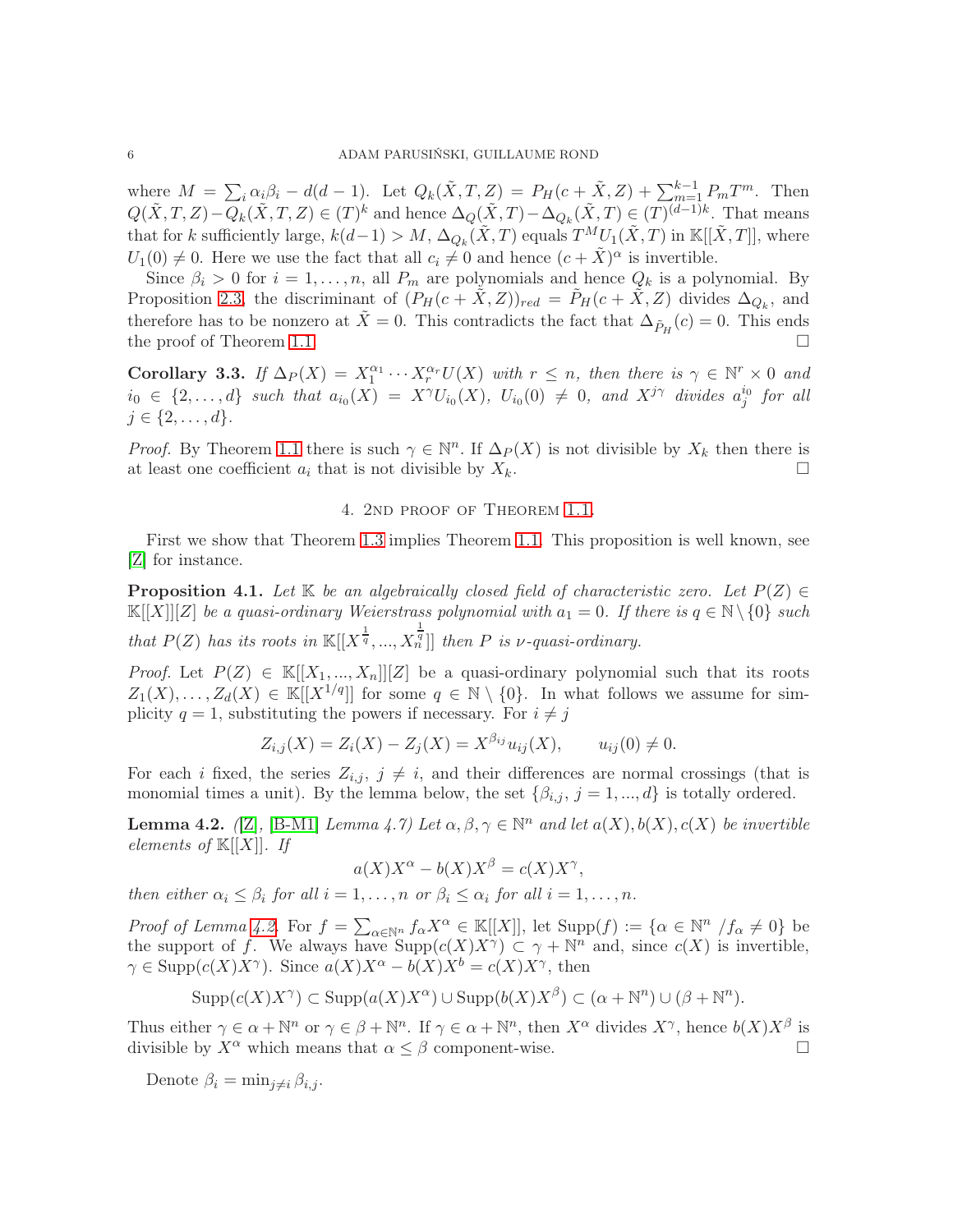<span id="page-6-0"></span>**Lemma 4.3.** We have  $\beta_1 = \beta_2 = \cdots = \beta_d$ . Denote this common exponent by  $\beta$ . Then each  $a_i$  is divisible by  $(X^{\beta})^i$ .

*Proof.* For  $i, j, k$  distinct we have  $\beta_{i,j} \ge \min\{\beta_{i,k}, \beta_{j,k}\}\$  (with the equality if  $\beta_{i,k} \ne \beta_{j,k}$ ). Therefore  $\beta_{i,j} \geq \beta_k$  and hence  $\beta_i \geq \beta_k$ . This shows  $\beta_1 = \beta_2 = \cdots = \beta_d$ . Because  $a_1 = 0$ ,

$$
Z_i = Z_i - \frac{1}{d} \sum_{k=1}^{d} Z_k = \sum_{k=1}^{d} \frac{Z_i - Z_k}{d}
$$

is divisible by  $X^{\beta}$ .

To complete the proof we show that there is  $i_0$  such that  $a_{i_0}/X^{i_0\beta}$  does not vanish at the origin. By Lemma [4.3](#page-6-0) we may write

$$
Z_i(X) = X^{\beta} \tilde{Z}_i(X).
$$

Then  $i_0$  is the number of i such that  $\tilde{Z}_i(0) \neq 0$ , and then  $\gamma = i_0 \beta$ .

**Remark 4.4.** The set  $\{\beta_{i,j}\}\$  determines many properties of the hypersurface germ defined by the quasi-ordinary polynomial  $P$  (see for instance [\[G\]](#page-12-20), [\[Li\]](#page-12-21)).

**Remark 4.5.** It is possible to define a change of coordinates of the form  $Z' = Z + a(X)$  in such a way that the Newton polyhedron of the quasi-ordinary polynomial  $P(Z'-a(X))$  has only one compact face of dimension  $\leq 1$  (see [\[G-P2\]](#page-12-22)).

In order to prove Theorem [1.1](#page-0-0) we use Proposition [2.1.](#page-1-0) Hence by Proposition [4.1,](#page-5-2) Theorem [1.1](#page-0-0) is true for any  $P(Z) \in \mathbb{C}\lbrace X \rbrace [Z].$ 

Let K be any algebraically closed field of characteristic zero. Let  $P(Z) \in K[[X]][Z]$ ,  $P(Z) = Z<sup>d</sup> + a_1(X)Z<sup>d-1</sup> + \cdots + a_d(X)$ . Then the coefficients of the  $a_i$ 's are in a field extension of  $\mathbb Q$  generated by countably many elements and denoted by  $\mathbb K_1$ . Since trdeg<sub>0</sub> $\mathbb C$  is not countable and since  $\mathbb C$  is algebraically closed, there is an embedding  $\mathbb K_1 \hookrightarrow \mathbb C$ . Since the conditions of being quasi-ordinary and  $\nu$ -quasi-ordinary does not depend on the embedding  $\mathbb{K}_1 \hookrightarrow \mathbb{C}$ , we may assume that  $P(Z) \in \mathbb{C}[[X_1, ..., X_n]][Z].$ 

Then let us assume that  $P(Z) \in \mathbb{C}[[X_1, ..., X_n]][Z]$  such that  $a_1 = 0$  and  $\Delta_P(X) = X^{\alpha}u(X)$ with  $u(0) \neq 0$ . Let us remark that  $\Delta(X) = R(a_2(X), ..., a_n(X))$  for some polynomial  $R(A_2, ..., A_d) \in \mathbb{Q}[A_2, ..., A_d]$ . Let us denote by  $Q \in \mathbb{Q}[X_1, ..., X_n][A_2, ..., A_d, U]$  the following polynomial:

$$
Q(A_2, ..., A_d, U) := \Delta(A_2, ..., A_d) - X^{\alpha}U.
$$

Then  $Q(a_2(X),..., a_d(X), u(X)) = 0$ . By the Artin Approximation Theorem (cf. [\[Ar1\]](#page-12-23) Theorem 1.2), for every integer  $j \in \mathbb{N}$ , there exist  $a_{2,j}(X),..., a_{n,j}(X), u_j(X) \in \mathbb{C} \{X_1,..., X_n\}$ such that

$$
Q(a_{2,j}(X),...,a_{n,j}(X),u_j(X)) = 0,
$$

 $a_k(X) - a_{k,j}(X) \in (X)^j$  and  $u(X) - u_j(X) \in (X)^j$ . Let us denote

$$
P_j(Z) := Z^d + a_{2,j}(X)Z^{d-2} + \cdots + a_{d,j}(X) \in \mathbb{C}\{X_1, ..., X_n\}[Z].
$$

Then  $P_j(Z)$  is quasi-ordinary for  $j \geq 1$  and  $NP(P) \subset NP(P_j) + \mathbb{N}_{\geq j}^n$  where

$$
\mathbb{N}_{\geq j}^n := \{ k \in \mathbb{N}^n / k_1 + \cdots + k_n \geq j \}.
$$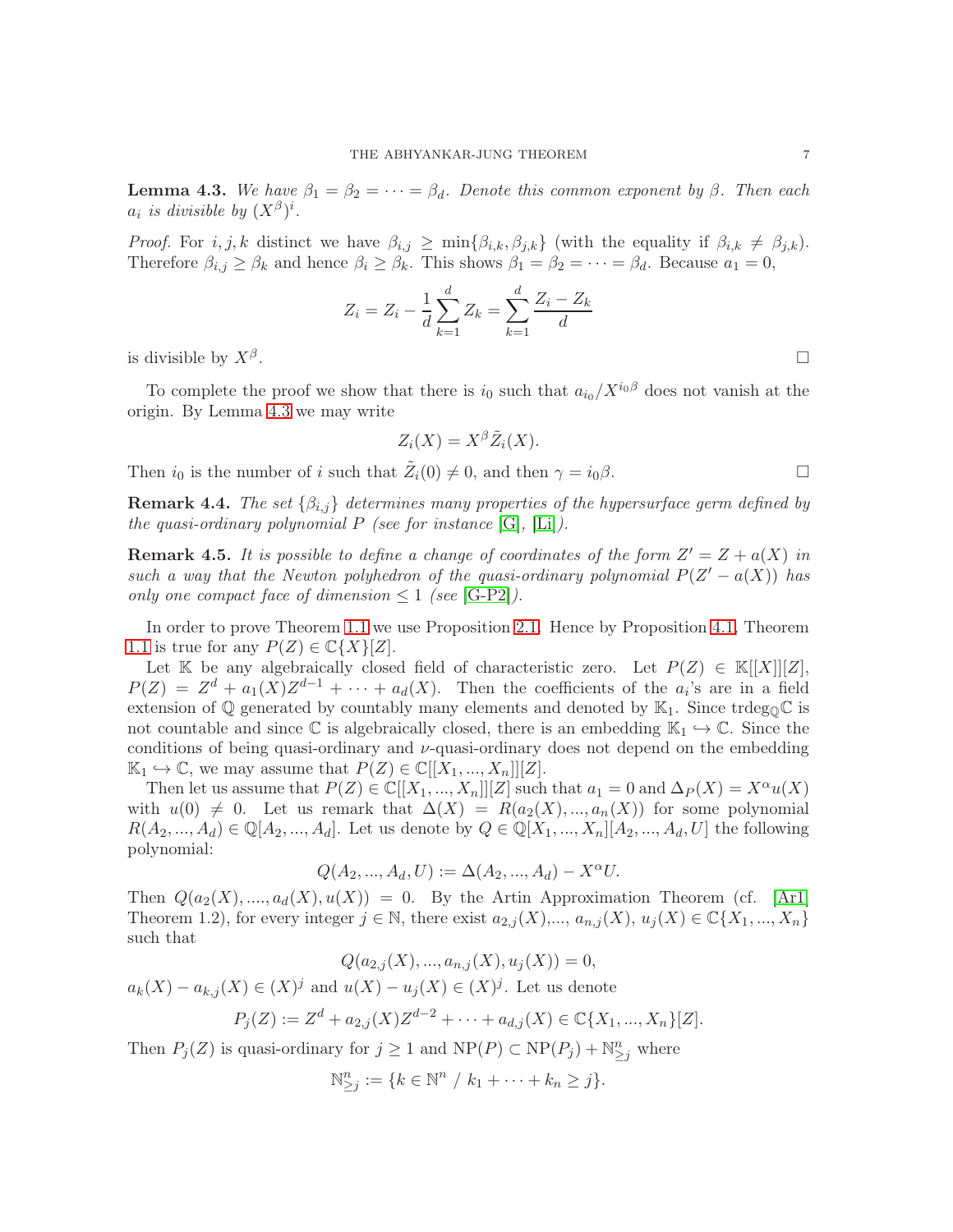If  $P(Z)$  were not  $\nu$ -quasi-ordinary then NP(P) would have a compact face of dimension at least 2 and containing the point  $(0, ..., 0, d)$ . For  $j > j_0 := \max |\gamma|$  where  $\gamma$  runs through the vertices of  $NP(P)$ , we see that this compact face is also a face of  $NP(P_i)$  and this contradicts the fact that  $P_i(Z)$  is  $\nu$ -quasi-ordinary. Thus Theorem [1.1](#page-0-0) is proven.

In fact, by using the Strong Artin Approximation Theorem, we can prove the following result about the continuity of the Newton polyhedra of  $P(Z)$  with respect to its discriminant.

**Proposition 4.6.** For any  $d \in \mathbb{N}$  and any  $\alpha \in \mathbb{N}^n$ , there exists a function  $\beta : \mathbb{N} \longrightarrow \mathbb{N}$ satisfying the following property: for any  $k \in \mathbb{N}$  and any Weierstrass polynomial  $P(Z) =$  $Z^d + a_1 Z^{d-1} + \cdots + a_d \in \mathbb{K}[[X_1, ..., X_n]][Z]$  of degree d such that  $a_1 = 0$  and its discriminant  $\Delta_P = X^{\alpha} U(X) \mod X^{(\beta(k))}$  there exists a compact edge S containing  $R_0 := (0, ..., 0, d)$  such that one has  $\text{NP}(P) \subset |S| + \mathbb{N}_{\geq k}^n$ .

*Proof.* Let  $d \in \mathbb{N}$  and  $\alpha \in \mathbb{N}^n$ . Let us denote by  $Q \in \mathbb{Q}[[X_1, ..., X_n]][A_2, ..., A_d, U]$  the polynomial  $Q(A_2, ..., A_d, U) := \Delta(A_2, ..., A_d) - X^{\alpha}U$  where  $\Delta(A)$  is the discriminant of the polynomial  $Z^d + A_2 Z^{d-2} + \cdots + A_d$ .

By the Strong Artin Approximation Theorem (cf. [\[Ar2\]](#page-12-24) Theorem 6.1), there exists a function  $\beta : \mathbb{N} \longrightarrow \mathbb{N}$  such that for any  $k \in \mathbb{N}$  and any  $a_2, ..., a_d, u \in \mathbb{K}[[X]]$  with  $Q(a_2, ..., a_d, u) \in$  $(X)^{\beta(k)}$  there exist  $\overline{a}_2,...,\overline{a}_d$ ,  $\overline{u} \in \mathbb{K}[[X]]$  such that  $Q(\overline{a}_2,...,\overline{a}_d,\overline{u}) = 0$  and  $\overline{a}_i - a_i$ ,  $\overline{u} - u \in (X)^k$ for all  $i$ .

Let  $P(Z) = Z^d + a_2 Z^{d-2} + \cdots + a_d$  such that  $\Delta(P) = X^{\alpha} U(X)$  mod.  $(X)^{\beta(k)}$ . Then there exists a polynomial  $\overline{P}(Z)$  such that its discriminant  $\overline{\Delta}(\overline{P}) = X^{\alpha} \overline{U}(X)$  with  $\overline{U}(0) \neq 0$  and  $P(Z) - \overline{P}(Z) \in (X)^k$ . By Theorem [1.1](#page-0-0)  $NP(\overline{P}) \subset |S|$  hence  $NP(P) \subset |S| + \mathbb{N}_{\geq k}^n$ .<br>.<br>.

# 5. Applications

### <span id="page-7-1"></span><span id="page-7-0"></span>5.1. Proof of the Abhyankar-Jung Theorem. Let

$$
P(Z) = Z^{d} + a_{1}(X)Z^{d-1} + \cdots + a_{d}(X),
$$

 $a_i \in \mathbb{K}[[X]]$ , and let K be an algebraically closed field of characteristic zero. We suppose that the discriminant of P is of the form  $X^{\alpha}U(X)$ ,  $U(0) \neq 0$ . It is not necessary to suppose that all  $a_i(0) = 0$  (of course Theorem [1.1](#page-0-0) holds if one of the  $a_i$ 's does not vanish at the origin). The procedure consists of a number of steps simplifying the polynomial and finally factorising it to two polynomials of smaller degree. Theorem [1.1](#page-0-0) is used in Step 2.

**Step 1.** (Tschirnhausen transformation) Replace Z by  $Z - \frac{a_1(X)}{d}$  $\frac{(\Delta)}{d}$ . The coefficients  $a =$  $(a_1, a_2, \ldots, a_d)$  are replaced by  $(0, \tilde{a}_2, \ldots, \tilde{a}_d)$  so we can assume  $a_1 = 0$ .

**Step 2.** Write  $Z = X^{\beta} \tilde{Z}$ , and divide each  $a_i$  by  $X^{i\beta}$ , where  $\beta = \gamma/i_0$  for  $\gamma$  and  $i_0$  given by Corollary [3.3](#page-5-3). If the coordinates of  $\beta$  are not integers this step involves a substitution of powers. Then

(3) 
$$
P(Z) = P(X^{\beta} \tilde{Z}) = X^{d\beta} (\tilde{Z}^d + \tilde{a}_1(X) \tilde{Z}^{d-1} + \cdots + \tilde{a}_d(X)),
$$

where  $\tilde{a}_i = a_i/X^{i\beta}$ . We replace  $P(Z)$  by  $\tilde{P}(Z) = Z^d + \tilde{a}_1(X)Z^{d-1} + \cdots + \tilde{a}_d(X)$ .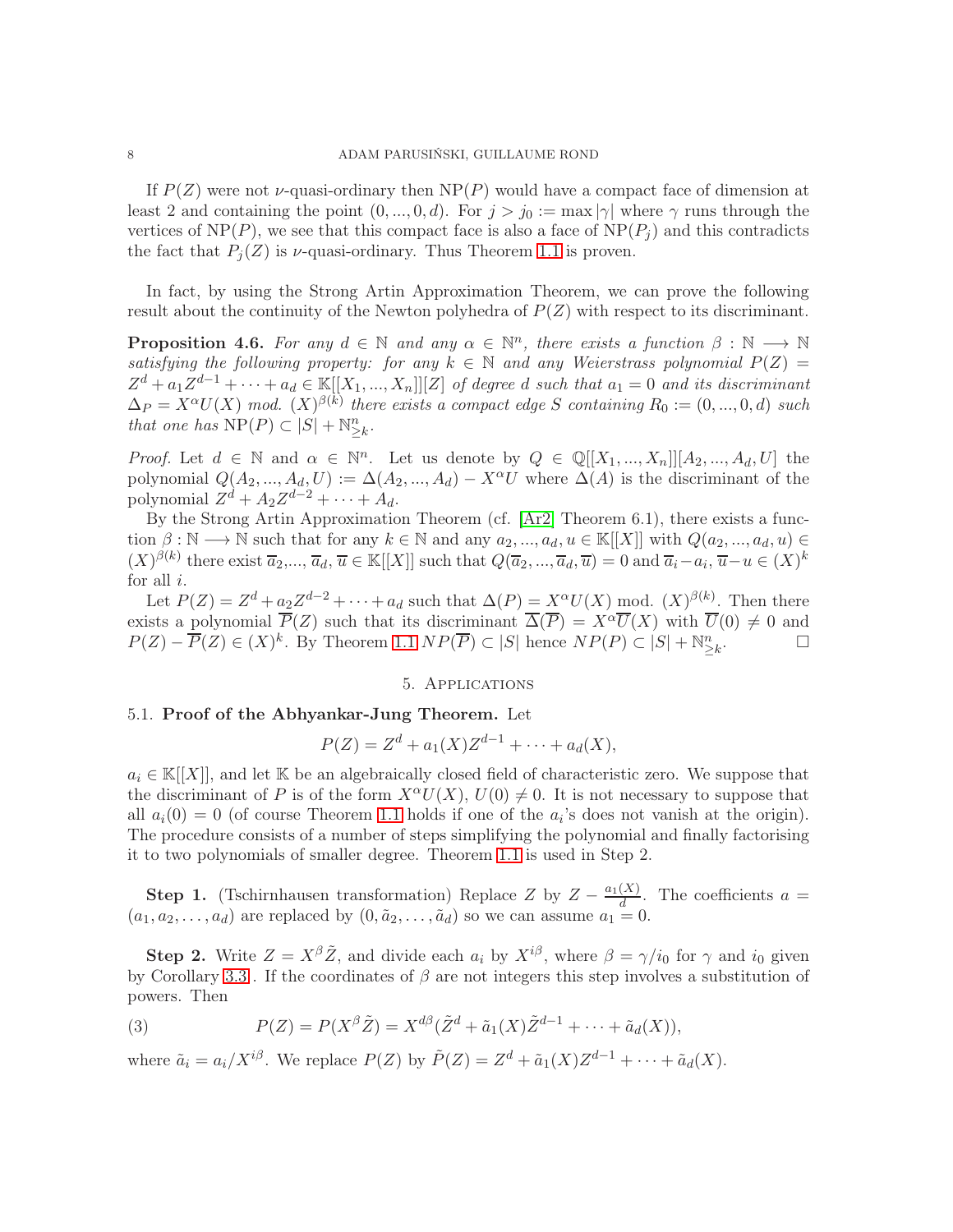**Step 3.** Now  $\tilde{a}_{i_0} \neq 0$  and since  $\tilde{a}_1 = 0$  the polynomial  $Q(Z) = \tilde{P}(Z)|_{X=0} \in \mathbb{K}[Z]$  has at least two distinct roots in K and can be factored  $Q(Z) = Q_1(Z)Q_2(Z)$ ,  $d_i := \deg Q_i < d, i =$ 1, 2, where  $Q_1(Z)$  and  $Q_2(Z)$  are two polynomials of  $\mathbb{K}[Z]$  without common root.

**Step 4.** By the Implicit Function Theorem there is a factorisation  $\tilde{P}(Z) = \tilde{P}_1(Z)\tilde{P}_2(Z)$ with  $\tilde{P}_i(Z)_{|X=0} = Q_i(Z)$  for  $i = 1, 2$ . More precisely, let

$$
q(Z) = Zd + a1Zd-1 + \dots + ad,q1(Z) = Zd1 + b1Zd1-1 + \dots + bd1, q2(Z) = Zd2 + c1Zd2-1 + \dots + cd2
$$

where  $a = (a_1, ..., a_d) \in \mathbb{K}^d$ ,  $b = (b_1, ..., b_{d_1}) \in \mathbb{K}^{d_1}$ ,  $c = (c_1, ..., c_{d_2}) \in \mathbb{K}^{d_2}$ . The product of polynomials  $q = q_1 q_2$  defines a map  $a = \Phi(b, c)$ ,  $\Phi : \mathbb{K}^d \to \mathbb{K}^d$ , that is polynomial in b and c. The Jacobian determinant of  $\Phi$  equals the resultant of  $q_1$  and  $q_2$ . Denote by  $b_0, c_0$ the coefficient vectors of  $Q_1$  and  $Q_2$  and consider  $\tilde{\Phi}: \mathbb{K}[[X]]^d \to \mathbb{K}[[X]]^d$  given by  $\tilde{\Phi}(b,c)$  $\Phi(b + b_0, c + c_0) - \tilde{a}(0)$ . Then the Jacobian determinant of  $\Phi$  is invertible and hence, by the Implicit Function Theorem for formal power series, the inverse of  $\tilde{\Phi}$  is a well-defined power series. Define  $(b(X), c(X)) \in \mathbb{K}[[X]]^d$  as  $\tilde{\Psi}^{-1}(\tilde{a}(X) - \tilde{a}(0)) + (b_0, c_0)$ . Then  $\tilde{P}(Z) = \tilde{P}_1(Z)\tilde{P}_2(Z)$ where  $\tilde{P}_1(Z) = Z^{d_1} + b_1(X)Z^{d_1-1} + \cdots + b_{d_1}(X)$  and  $\tilde{P}_2(Z) = Z^{d_2} + c_1(X)Z^{d_2-1} + \cdots + c_{d_2}(X)$ .

We may describe the outcome of Steps 2-4 by the following. Denote the new polynomial obtained in Step 2 by  $\tilde{P}(\tilde{Z})$ , where  $\tilde{Z} = Z/X^{\beta}$ ,

$$
\tilde{P}(\tilde{Z}) = \tilde{Z}^d + \tilde{a}_1(X)\tilde{Z}^{d-1} + \cdots + \tilde{a}_d(X).
$$

Then by Step 4 we may factor  $\tilde{P} = \tilde{P}_1 \tilde{P}_2$ ,  $d_1 = \deg \tilde{P}_1 < \deg P$ ,  $d_2 = \deg \tilde{P}_1 < \deg P$ , and

<span id="page-8-1"></span>(4) 
$$
P(Z) = X^{d\beta} \tilde{P}(\tilde{Z}) = X^{d_1 \beta} \tilde{P}_1(\tilde{Z}) X^{d_2 \beta} \tilde{P}_2(\tilde{Z}) = P_1(Z) P_2(Z).
$$

The discriminant of  $P$  is equal to the product of the discriminants of  $P_1$  and  $P_2$  and the square of the resultant of  $P_1$  and  $P_2$ . Hence  $\Delta_{P_1}$ , and similarly  $\Delta_{P_2}$ , is equal to a monomial times a unit. Thus we continue the procedure for  $P_1(Z)$  and  $P_2(Z)$  until we reduce to polynomials of degree one. This ends the proof.

Note that if  $K$  is a field of characteristic zero not necessarily algebraically closed then in Step 3 we may need a finite field extension. Thus we obtain the following result, see [\[Lu\]](#page-12-1) the last page proposition.

<span id="page-8-0"></span>**Proposition 5.1.** Let  $P \in \mathbb{K}[[X_1,\ldots,X_n]][Z]$  be a quasi-ordinary Weierstrass polynomial with coefficients in a field of characteristic zero (not necessarily algebraically closed). Then there is a finite extension  $\mathbb{K}' \supset \mathbb{K}$  such that the roots of  $P(Z)$  are in  $\mathbb{K}'[[X^{\frac{1}{q}}]]$  for some  $q \geq 1$ .

**Remark 5.2.** It is not true in general that the roots of  $\nu$ -quasi-ordinary Weierstrass polynomials are Puiseux series in several variables. In the latter algorithm, its is not difficult to check that in [\(4\)](#page-8-1),  $P_1$  and  $P_2$  satisfy property (1) of the definition of v-quasi-ordinary polynomials but not property (2). For example let

$$
P(Z) := Z^4 - 2X_1X_2(1 - X_1 - X_2)Z^2 + (X_1X_2)^2(1 + X_1 + X_2)^2.
$$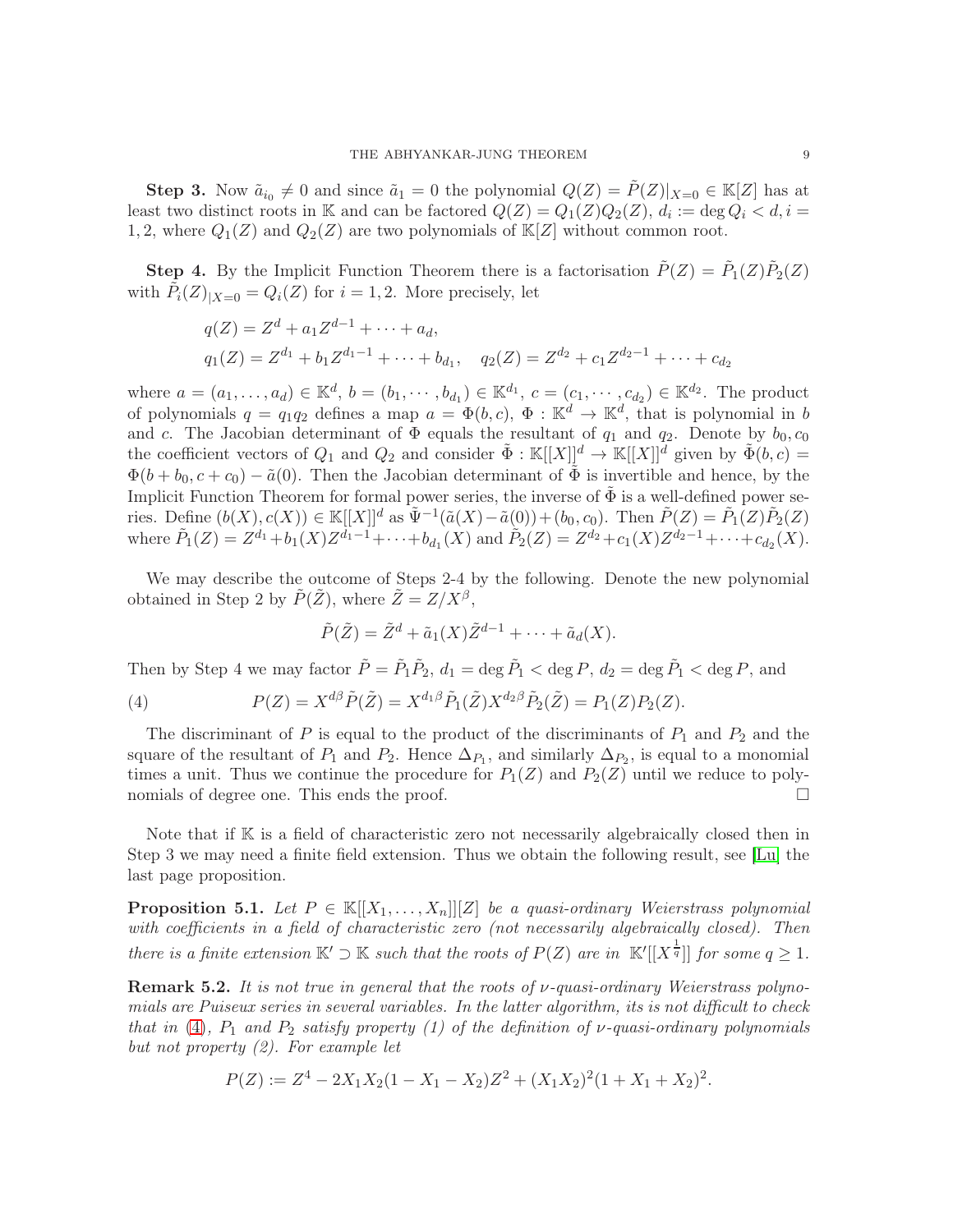This polynomial is ν-quasi-ordinary and factors as

$$
P(Z) = \left(Z^2 + 2(X_1X_2)^{\frac{1}{2}}Z + X_1X_2(1 + X_1 + X_2)\right)\left(Z^2 - 2(X_1X_2)^{\frac{1}{2}}Z + X_1X_2(1 + X_1 + X_2)\right)
$$

in  $\mathbb{K}[[X^{\frac{1}{2}}]][Z]$ . One has

$$
Z^{2} + 2(X_{1}X_{2})^{\frac{1}{2}}Z + X_{1}X_{2}(1 + X_{1} + X_{2}) = (Z + (X_{1}X_{2})^{\frac{1}{2}})^{2} + X_{1}X_{2}(X_{1} + X_{2}).
$$

This shows that  $P(Z)$  is irreducible in  $\mathbb{K}[[X]][Z]$  and that none of its roots is a Puiseux series in  $X_1, X_2$  (all roots are branched along  $X_1 + X_2 = 0$ ).

5.2. Abhyankar-Jung Theorem for Henselian subrings of  $K[[X]]$ . Consider Henselian subrings of  $\mathbb{K}[[X]]$  which do not necessarily have the Weierstrass division property.

<span id="page-9-0"></span>**Definition 5.3.** We will consider  $\mathbb{K}\{\{X_1,\ldots,X_n\}\}\$ a subring of  $\mathbb{K}[[X_1,\ldots,X_n]]$  such that:

- i)  $\mathbb{K}\{\{X_1, ..., X_n\}\}\$ contains  $\mathbb{K}[X_1, ..., X_n].$
- ii)  $\mathbb{K}\{\{X_1,\ldots,X_n\}\}\$ is a Henselian local ring with maximal ideal generated by  $X_1,\ldots,X_n$ .
- iii)  $\mathbb{K}\{\{X_1,\ldots,X_n\}\}\cap (X_i)\mathbb{K}[[X_1,\ldots,X_n]] = (X_i)\mathbb{K}\{\{X\}\}.$
- iv) If  $\widehat{f} \in \mathbb{K}\{\{X\}\}\$  then  $f(X_1^{e_1}, \ldots, X_n^{e_n}) \in \mathbb{K}\{\{X\}\}\$  for any  $e_i \in \mathbb{N} \setminus \{0\}.$

Example 5.4. The rings of algebraic or formal power series over a field satisfy Definition [5.3.](#page-9-0) If  $\mathbb K$  is a valued field, then the ring of convergent power series over  $\mathbb K$  satisfies also this definition. The ring of germs of quasi-analytic functions over  $\mathbb R$  also satisfies this definition (even if there is no Weierstrass Division Theorem in this case, see [\[C\]](#page-12-25) or [\[ES\]](#page-12-26)). We come back to this example in the next subsection.

Since the Implicit Function Theorem holds for such rings (they are Henselian) we obtain by the procedure of Section [5.1](#page-7-1) the following result.

<span id="page-9-1"></span>**Theorem 5.5.** Let  $\mathbb{K}\{\{X_1,\ldots,X_n\}\}\$  be a subring of  $\mathbb{K}[[X_1,\ldots,X_n]]$  like in Definition [5.3.](#page-9-0) Moreover let us assume that  $K$  is an algebraically closed field of characteristic zero. Let  $P(Z) \in \mathbb{K}\{\{X\}\}\$ be a quasi-ordinary Weierstrass polynomial such that its discriminant,

$$
\Delta(X) = X_1^{\alpha_1} \cdots X_r^{\alpha_r} U(X),
$$

 $r \leq n$ , where  $\alpha_i$  are positive integers and  $U(0) \neq 0$ . Then there exists an integer  $q \in \mathbb{N} \setminus \{0\}$ such that the roots of  $P(Z)$  are in  $\mathbb{K}\left\{\left\{X_i^{\frac{1}{q}},\ldots,X\right\}\right\}$  $\frac{1}{r^q}, X_{r+1}, \ldots, X_n\}$ .

5.3. Quasi-analytic functions. Denote by  $\mathcal{E}_n$  the algebra of complex valued  $C^{\infty}$  germs of n real variables:  $f : (\mathbb{R}^n, 0) \to \mathbb{C}$ . We call a subalgebra  $\mathcal{C}_n \subset \mathcal{E}_n$  quasi-analytic if the Taylor series morphism  $\mathcal{C}_n \to \mathbb{C}[[X_1,\ldots,X_n]]$  is injective. If this is the case we identify  $\mathcal{C}_n$  with its image in  $\mathbb{C}[[X_1,\ldots,X_n]]$ . Usually one considers families of algebras  $\mathcal{C}_n$  defined for all  $n \in \mathbb{N}$ and satisfying some additional properties, such as stability by differentiation, taking implicit functions, composition, etc., see [\[T\]](#page-12-27).

If  $C_n$  is Henselian in the sense of Definition [5.3,](#page-9-0) that is practically always the case, then we may apply Theorem [5.5.](#page-9-1) Since the arguments of quasi-analytic functions are real, the substitution of powers  $X_i = Y_i^{\gamma_i}$  is not surjective if one of  $\gamma_i$ 's is even. Thus for the sake of applications, cf. [\[R\]](#page-12-10), it is natural to consider the power substitutions with signs  $X_i = \varepsilon_i Y_i^{\gamma_i}$ ,  $\varepsilon_i = \pm 1$ . Thus Theorem [5.5](#page-9-1) implies the following.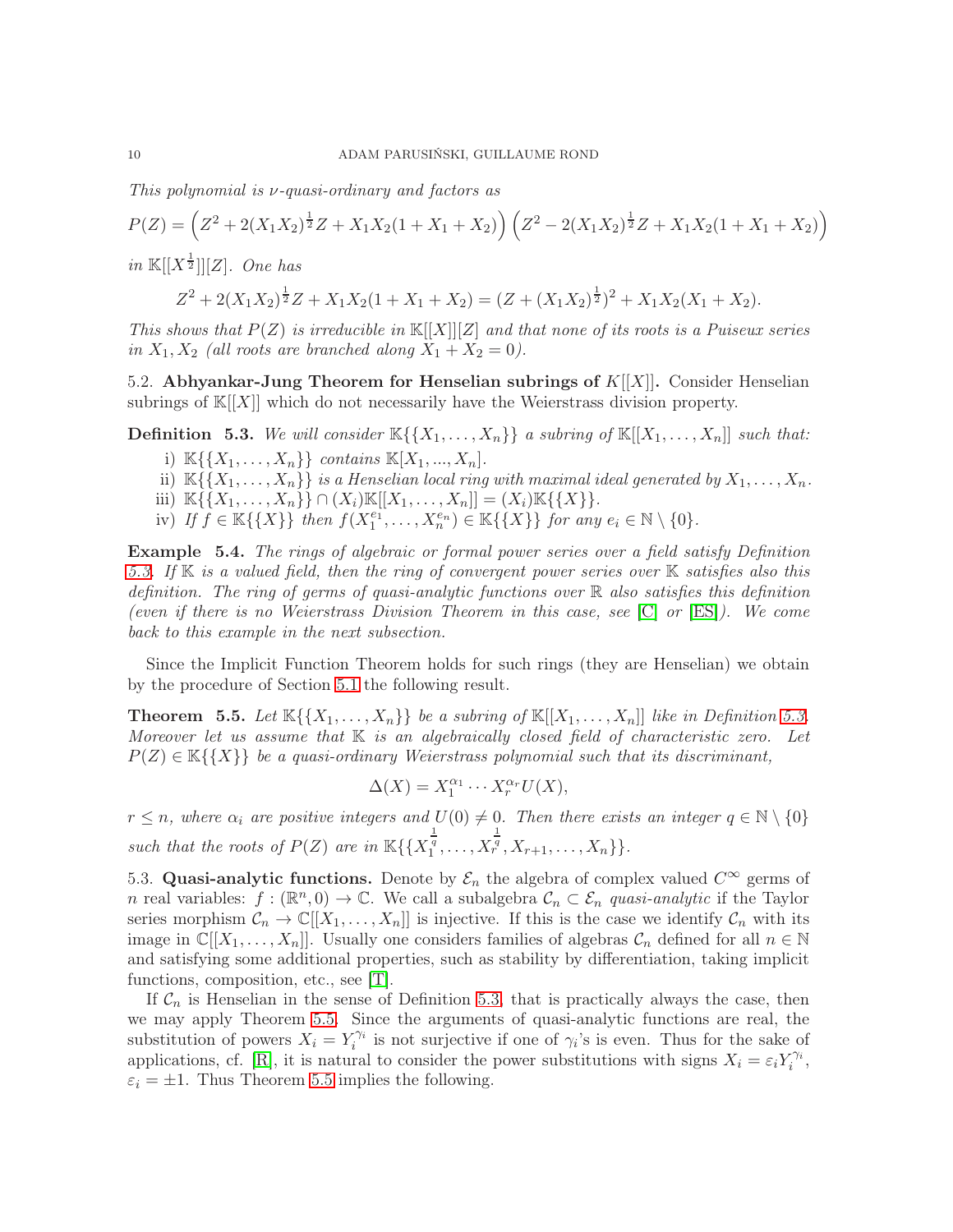**Theorem 5.6** (Abhyankar-Jung Theorem for quasi-analytic germs). Let  $\mathcal{C}_n$  be a quasi-analytic algebra satisfying Definition [5.3.](#page-9-0) Let the discriminant  $\Delta_P(X)$  of

$$
P(Z) = Z^{d} + a_{1}(X_{1},...,X_{n})Z^{d-1} + \cdots + a_{d}(X_{1},...,X_{n}) \in C_{n}[Z]
$$

satisfy  $\Delta_P(X) = X_1^{\alpha_1} \cdots X_r^{\alpha_r} U(X)$ , where  $U(0) \neq 0$ , and  $r \leq n$ . Then there is  $\gamma \in (\mathbb{N} \setminus \{0\})^r$ such that for every combination of signs  $\varepsilon \in \{-1,1\}^r$ , the polynomial

 $Z^d + a_1(\varepsilon_1 Y_1^{\gamma_1})$  $\epsilon_1^{\gamma_1}, \ldots, \epsilon_r Y_r^{\gamma_r}, Y_{r+1}, \ldots, Y_n) Z^{d-1} + \cdots + a_d(\epsilon_1 Y_1^{\gamma_1})$  $\mathcal{E}_1^{\gamma_1}, \ldots, \varepsilon_r Y_r^{\gamma_r}, Y_{r+1}, \ldots, Y_n)$ 

<span id="page-10-0"></span>has d distinct roots in  $C_n$ .

### 6. Toric Case

We thank Pedro González Pérez who pointed out that our proof of Abhyankar-Jung Theorem may be generalised to the toric case. This is the aim of this section.

Let  $\sigma \subset \mathbb{R}^n$  be a rational strictly convex polyhedral cone of dimension d. Let

 $\sigma^{\vee} := \{ v \in (\mathbb{R}^n)^* / \langle v, u \rangle \geq 0, \ \forall u \in \sigma \}$ 

be the dual cone of  $\sigma$ . Let  $V_{\sigma} := \text{Spec}(\mathbb{K}[X^v \mid v \in \sigma^{\vee} \cap \mathbb{Z}^d])$  the associated affine toric variety. The ideal  $\mathfrak{m}_{\sigma}$  generated by the  $X^{\nu}$ , when v runs through  $\sigma^{\vee} \cap (\mathbb{Z}^d)^*$ , is a maximal ideal defining a closed point of  $V_{\sigma}$  denoted by 0. In fact  $\mathbb{K}[X^v \mid v \in \sigma^{\vee} \cap \mathbb{Z}^d] \simeq \mathbb{K}[Y]/I$  where  $Y = (Y_1, ..., Y_m)$  for some integer m and I is a binomial ideal. In this case  $\mathfrak{m}_{\sigma} \simeq (Y)$ .

When K =  $\mathbb{C}$  we define  $\mathcal{O}_{V_{\sigma},0} := \mathbb{C}\{X^v\}_{v\in\sigma^{\vee}\cap\mathbb{Z}^d} \simeq \mathbb{C}\{Y\}/I$  the ring of germs of analytic functions at  $(V_{\sigma}, 0)$ .

Let  $P(Z) = Z^d + a_1 Z^{d-1} + \cdots + a_d \in \mathbb{K}[[X^v]]_{v \in \sigma^{\vee} \cap \mathbb{Z}^d}[Z]$  be a toric polynomial. The polynomial  $P(Z)$  is called *quasi-ordinary* if its discriminant equals  $X^{\alpha}U(X)$ ,  $\alpha \in \sigma^{\vee}$  and  $U(X)$  being a unit of  $\mathbb{K}[[X^v]]_{v \in \sigma^\vee \cap \mathbb{Z}^d}$ . We call  $P(Z)$  a Weierstrass polynomial if  $a_i \in \mathfrak{m}_\sigma$  for  $i = 1, \ldots, d$ . In [\[G-P1\]](#page-12-13), P. González Pérez proved the following theorem:

**Theorem 6.1.** [\[G-P1\]](#page-12-13) Let  $P(Z) \in \mathbb{C}\lbrace X^v \rbrace_{v \in \sigma^{\vee} \cap \mathbb{Z}^d}[Z]$  be a toric quasi-ordinary polynomial. Then there exists  $q \in \mathbb{N}$  such that  $P(Z)$  has its roots in  $\mathbb{C}\lbrace X^v \rbrace_{v \in \sigma^{\vee} \cap \frac{1}{q} \mathbb{Z}^d}$ .

Here we will prove a generalisation of this result over any algebraically closed field  $K$  of characteristic zero.

<span id="page-10-1"></span>**Theorem 6.2** (Toric Abhyankar-Jung Theorem). Let  $\mathbb{K}\{X_1,\ldots,X_n\}$  be a subring of  $\mathbb{K}[[X_1,\ldots,X_n]]$  like in Definition [5.3.](#page-9-0) Moreover let us assume that  $\mathbb{K}$  is an algebraically closed field of characteristic zero. Let  $P \in \mathbb{K}\{\{X^v\}\}_{v \in \sigma^\vee \cap \mathbb{Z}^d}[Z]$  be a toric quasi-ordinary Weierstrass polynomial. Then there is  $q \in \mathbb{N} \setminus \{0\}$  such that  $P(Z)$  has its roots in  $\mathbb{K}\{\{X^v\}\}_{v \in \sigma \setminus \cap \frac{1}{q}\mathbb{Z}^d}$ .

First we define v-quasi-ordinary polynomials in the toric case. Given  $P \in \mathbb{K}[[X^v, Z]]_{v \in \sigma^{\vee} \cap \mathbb{Z}^d}$ . Write

$$
P(X, Z) = \sum_{(i_1, \dots, i_{n+1})} P_{i_1, \dots, i_{n+1}} X^{i_1} \cdots X^{i_n} Z^{i_{n+1}}.
$$

Let  $H(P) = \{(i_1, \ldots, i_{n+1}) \in (\sigma^{\vee} \cap \mathbb{Z}^d) \times \mathbb{N}; P_{i_1, \ldots, i_{n+1}} \neq 0\}$ . The Newton polyhedron of P is the convex hull in  $\mathbb{R}^{n+1}$  of  $\bigcup_{a \in H(P)} (a + (\sigma^{\vee} \cap \mathbb{Z}^d) \times \mathbb{R}_{\geq 0})$ , and we will denote it by NP(P).

A Weierstrass polynomial as before is called  $\nu$ -quasi-ordinary if there is a point  $R_1$  of the Newton polyhedron NP(P),  $R_1 \neq R_0 = (0, \ldots, 0, d)$ , such that if  $R'_1$  denotes the projection of  $R_1$  onto  $\mathbb{R}^n \times 0$  from  $R_0$ , and  $S = |R_0, R'_1|$  is the segment joining  $R_0$  and  $R'_1$ , then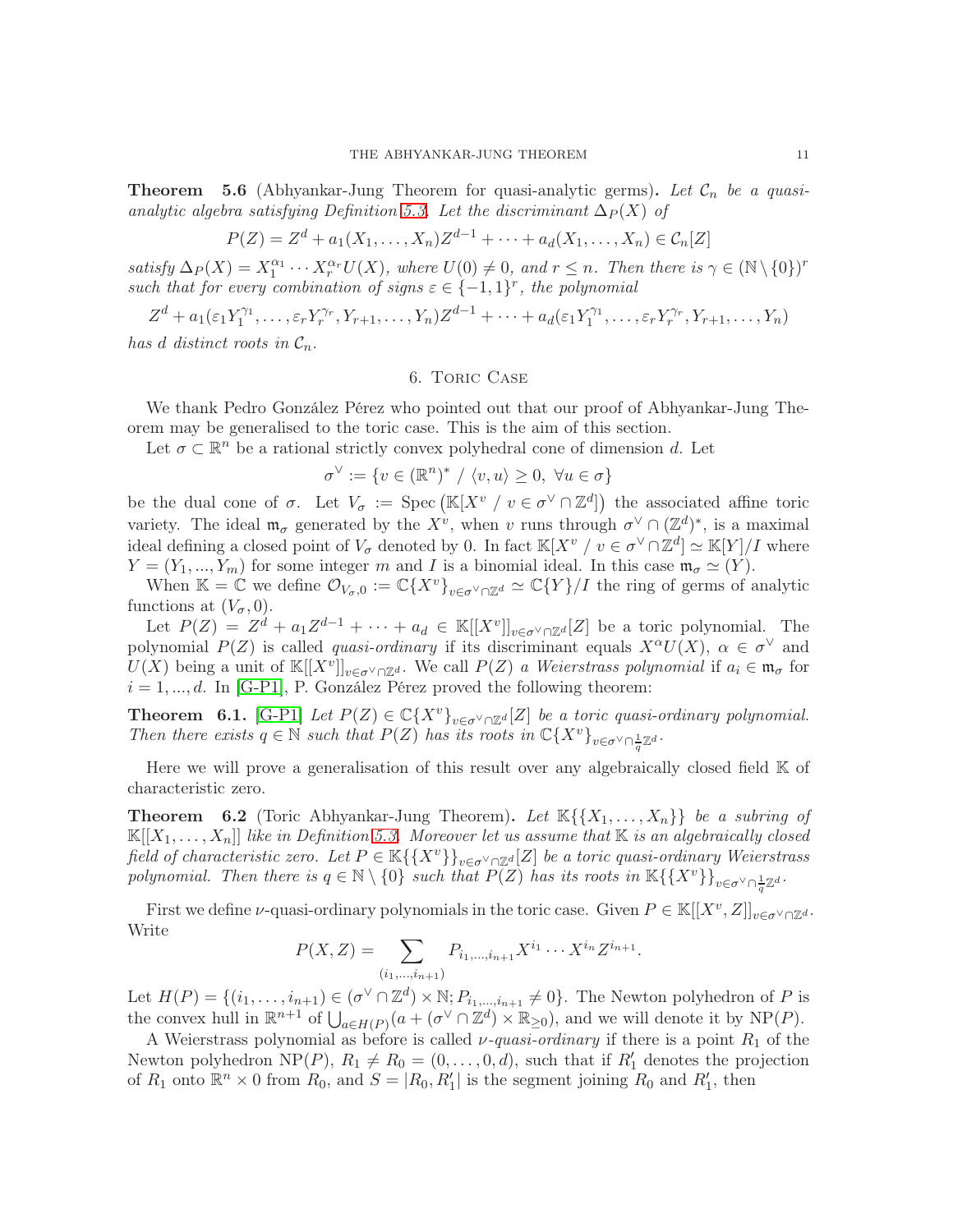- (1)  $\text{NP}(P) \subset |S| = \bigcup_{s \in S} (s + (\sigma^{\vee} \cap \mathbb{Z}^d) \times \mathbb{R}_{\geq 0})$
- (2)  $P_S = \sum_{(i_1,\dots,i_{n+1})\in S} P_{i_1,\dots,i_{n+1}} X_1^{i_1} \cdots X_n^{i_n} Z^{i_{n+1}}$  is not a power of a linear form in Z.

The second condition is satisfied automatically if  $a_1 = 0$ . The proof of the following lemma is the same as the proof of Lemma [3.1.](#page-3-1)

**Lemma 6.3.** Let  $P(Z) \in \mathbb{K}[[X^v]]_{v \in \sigma^{\vee} \cap \mathbb{Z}^d}[Z]$  be a Weierstrass polynomial [\(1\)](#page-0-3) such that  $a_1 = 0$ . The following conditions are equivalent:

- (1) P is  $\nu$ -quasi-ordinary.
- (2)  $NP(P)$  has only one compact edge containing  $R_0$ .
- (3) The ideal  $(a_i^{d!/i})$  $\binom{d!}{i}(X)_{i=2,\ldots,d} \subset \mathbb{K}[[X^v]]_{v \in \sigma^\vee \cap \mathbb{Z}^d}$  is monomial and principal.

In order to prove Theorem [6.2](#page-10-1) we first show the toric version of Theorem [1.1.](#page-0-0)

**Theorem** 6.4. Let K be an algebraically closed field of characteristic zero and let  $P \in$  $\mathbb{K}[[X^v]]_{v \in \sigma^{\vee} \cap \mathbb{Z}^d}[Z]$  be a toric quasi-ordinary Weierstrass polynomial such that  $a_1 = 0$ . Then the ideal  $(a_i^{d!/i})$  $\mathcal{L}^{d!/i}_i$ )<sub>i=2,...,d</sub>  $\subset \mathbb{K}[[X^v]]_{v \in \sigma^{\vee} \cap \mathbb{Z}^d}$  is principal and generated by a monomial.

As before, this theorem may be reformulated as the following:

<span id="page-11-2"></span>**Theorem 6.5.** If P is a toric quasi-ordinary Weierstrass polynomial with  $a_1 = 0$  then P is ν-quasi-ordinary.

<span id="page-11-0"></span>**Proposition 6.6.** Let K be an algebraically closed field of characteristic zero. Let  $P(Z) \in$  $\mathbb{K}[[X^v]]_{v \in \sigma^{\vee} \cap \mathbb{Z}^d}[Z]$  be a quasi-ordinary Weierstrass polynomial with  $a_1 = 0$ . If there is  $q \in$  $\mathbb{N} \setminus \{0\}$  such that  $P(Z)$  has its roots in  $\mathbb{K}[[X^v]]_{v \in \sigma^{\vee} \cap \frac{1}{q} \mathbb{Z}^d}$  then P is v-quasi-ordinary.

Proof of Proposition [6.6.](#page-11-0) The proof of Proposition [6.6](#page-11-0) is exactly the same as the proof of Proposition [4.1.](#page-5-2) We only need the following lemma:

<span id="page-11-1"></span>**Lemma 6.7.** Let  $\alpha, \beta, \gamma \in \sigma^{\vee} \cap \mathbb{Z}^{d}$  and let  $a(X), b(X), c(X)$  be invertible elements of  $\mathbb{K}[[X^v]]_{v \in \sigma^{\vee} \cap \mathbb{Z}^{d}}$ . If

 $a(X)X^{\alpha} - b(X)X^{\beta} = c(X)X^{\gamma},$ 

then either  $\alpha \in \beta + \sigma^{\vee}$  or  $\beta \in \alpha + \sigma^{\vee}$ .

The proof of Lemma [6.7](#page-11-1) is exactly the same as the proof of Lemma [4.2,](#page-5-1) we only need to replace  $\mathbb{N}^n$  by  $\sigma$ <sup>∨</sup>.

Proof of Theorem [6.5.](#page-11-2) The proof of Theorem [6.5](#page-11-2) is similar to the second proof of Theorem [1.1,](#page-0-0) section [4.](#page-5-0) We replace Proposition [4.1](#page-5-2) by Proposition [6.6,](#page-11-0)  $\mathbb{K}[[X]]$  by  $\mathbb{K}[[X^v]]_{v \in \sigma^{\vee} \cap \mathbb{Z}^d}$  and  $\mathbb{C}\{X\}$  by  $\mathbb{C}\{X^v\}_{v\in \sigma^{\vee}\cap\mathbb{Z}^d}\simeq \mathbb{C}\{Y\}/I$ . Then we use the fact that the ring  $\mathbb{C}\{Y\}/I$  satisfies the Artin Approximation Theorem (cf. [\[Ar1\]](#page-12-23) Theorem 1.3).

Proof of Theorem [6.2.](#page-10-1) We prove Theorem [6.2](#page-10-1) exactly as we proved Theorem [1.3.](#page-0-2) Step 1, Step 2 and Step 3 are exactly the same (we just replace  $P(Z)|_{X=0}$  by the image of  $P(Z)$  in  $\mathbb{K}\{\{X^v\}\}_{v\in \sigma^{\vee}\cap\mathbb{Z}^d}[Z]/\mathfrak{m}_{\sigma}$ . For Step 4, we replace the Implicit Function Theorem by Hensel's Lemma (cf. [\[EGA\]](#page-12-28) 18.5.13) since  $\mathbb{K}\{\{X^v\}\}_{v\in\sigma^\vee\cap\mathbb{Z}^d}\simeq \mathbb{K}\{\{Y\}\}/I$  is a local Henselian ring.  $\Box$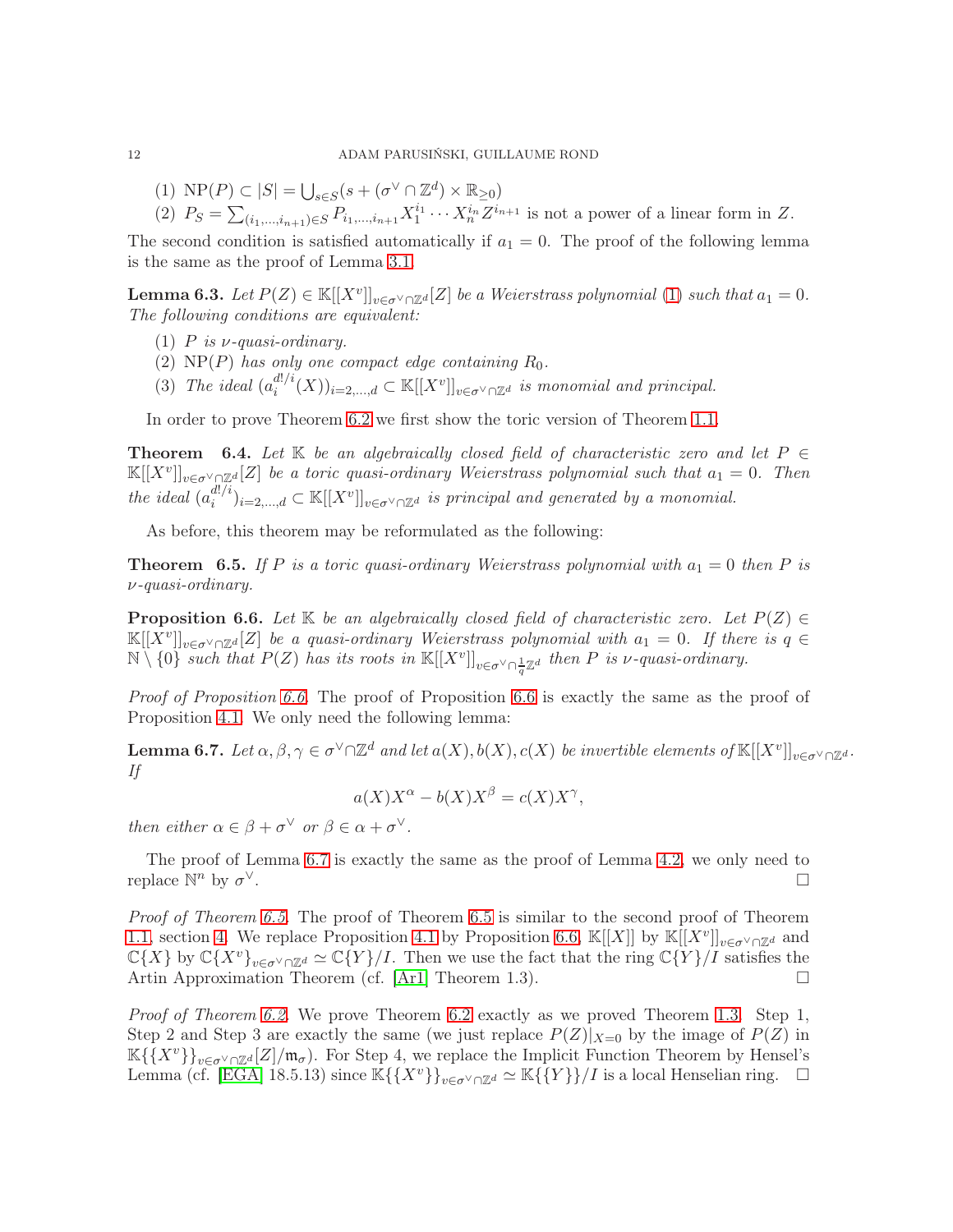#### THE ABHYANKAR-JUNG THEOREM 13

### **REFERENCES**

- <span id="page-12-7"></span>[Ab] S. S. Abhyankar, On the ramification of algebraic functions, Amer. J. Math., 77, (1955), 575-592.
- <span id="page-12-23"></span>[Ar1] M. Artin, On the solutions of analytic equations, *Invent. Math.*, 5, (1968), 277-291.
- <span id="page-12-24"></span>[Ar2] M. Artin, Algebraic approximation of structures over complete local rings, Publ. Math. IHES, 36, (1969), 23-58.
- <span id="page-12-19"></span>[B-M1] E. Bierstone, P. D. Milman, Semianalytic and subanalytic sets, Publ. Math. IHES, 67 (1988), 5-42.
- <span id="page-12-9"></span>[B-M2] E. Bierstone, P. D. Milman, Arc-analytic functions, Invent. Math, 101 (1990), no. 2, 411-424.
- <span id="page-12-16"></span>[BR] R. Benedetti, J.-J. Risler, Real algebraic and semi-algebraic sets, Hermann, Paris, 1990.
- <span id="page-12-25"></span>[C] C. L. Childress, Weierstrass division in quasianalytic local rings, Canad. J. Math., 28, (1976), 938-953.
- <span id="page-12-26"></span>[ES] A. Elkhadiri, H. Sfouli, Weierstrass division theorem in quasianalytic local rings, Studia Math., 185, (2008), no. 1, 83-86.
- <span id="page-12-20"></span>[G] Y. Gau, Embedded topological classification of quasi-ordinary singularities, Mem. Amer. Math. Soc., 74, (1988).
- <span id="page-12-13"></span>[G-P1] P. González Pérez, Singularités quasi-ordinaires toriques et polyèdre de Newton du discriminant, Canad. J. Math., 52, (2000), no. 2, 348-368.
- <span id="page-12-22"></span>[G-P2] P. González Pérez, Toric embedded resolutions of quasi-ordinary hypersurface singularities, Ann. Inst. Fourier, 53, (2003), no. 6, 1819-1881.
- <span id="page-12-28"></span>[EGA] A. Grothendieck, Éléments de Géométrie algébrique, Publ. Math. IHES, 32, (1967).
- <span id="page-12-15"></span>[GR] H. C. Gunning, C. Rossi, Analytic Functions of Several Complex Variables, (2009), AMS Chelsea Publishing, Providence, Rhode Island.
- <span id="page-12-0"></span>[H1] H. Hironaka, Introduction to the theory of infinitely near singular points, in "Memorias de matematicas del Instituto Jorge Juan", Vol. 28, C.S.I.C., Madrid, 1974.
- <span id="page-12-18"></span>[H2] H. Hironaka, Idealistic exponents of singularity. Algebraic geometry (J. J. Sylvester Sympos., Johns Hopkins Univ., Baltimore, Md., 1976), pp. 52-125. Johns Hopkins Univ. Press, Baltimore, Md., 1977.
- <span id="page-12-2"></span>[K-V] K. Kiyek, J. L. Vicente, On the Jung-Abhyankar theorem, Arch. Math. (Basel), 83, (2004), no. 2, 123-134.
- <span id="page-12-3"></span>[J] H. E. W. Jung, Darstellung der Funktionen eines algebraischen Körpers zweier unabhängiger Varänderlichen x, y in der Umbebung einer Stelle  $x = a$ ,  $y = b$ . J. Reine Angew. Math., 133, (1908), 289-314.
- <span id="page-12-21"></span>[Li] J. Lipman, Topological invariants of quasi-ordinary singularities, Mem. Amer. Math. Soc., **74**, (1988).
- <span id="page-12-1"></span>[Lu] I. Luengo, A New Proof of the Jung-Abhyankar Theorem, *Journal of Algebra*, **85**, (1983), 399-409.
- <span id="page-12-11"></span>[N1] K. Nowak, On the Abhyankar-Jung Theorem for Henselian K[X]-algebras of formal power series, IMUJ preprint 2009/02.
- <span id="page-12-12"></span>[N2] K. Nowak, The Abhyankar-Jung Theorem for excellent Henselian subrings of formal power series, Ann. Polon. Math., 98, (2010), 221-229.
- <span id="page-12-6"></span>[PP] P. Popescu-Pampu, Introduction to Jung's method of resolution of singularities. Topology of algebraic varieties and singularities, 401–432, Contemp. Math., 538, Amer. Math. Soc., Providence, RI, 2011.
- <span id="page-12-10"></span>[R] A. Rainer, Quasianalytic multiparameter perturbation of polynomials and normal matrices, Trans. A.M.S., **363**, (2011), no. 9, 4945-4977.
- <span id="page-12-14"></span>[S] H. J. Sussmann, Real-Analytic Desingularization and Subanalytic Sets: An Elementary Approach, Trans. A.M.S., **317**, (1990), no. 2, 417-461.
- <span id="page-12-27"></span>[T] V. Thilliez, On quasianalytic local rings, Expo. Math., 26, (2008), 1-23.
- <span id="page-12-17"></span>[Ti] E. C. Titchmarsh, The Theory of Functions. Second Edition. Oxford University Press, 2002.
- <span id="page-12-4"></span>[W] R. J. Walker, Reduction of the singularities of an algebraic surface, Ann. of Math. 36, (1935), no. 2, 336-365.
- <span id="page-12-5"></span>[Z] O. Zariski, Exceptional singularities of an algebroid surface and their reduction, Accad. Naz. Lincei Rend. Cl. Sci. Fis. Math. Natur., serie III, 43, (1967), 135-146.
- <span id="page-12-8"></span>[Zu] M. A. Zurro, The Abhyankar-Jung theorem revisited, J. of Pure and Applied Algebra, 90, (1993), 275-282.

Département de Mathématiques, Université de Nice - Sophia Antipolis, Parc Valrose, 06108 Nice Cedex 02, France

E-mail address: adam.parusinski@unice.fr